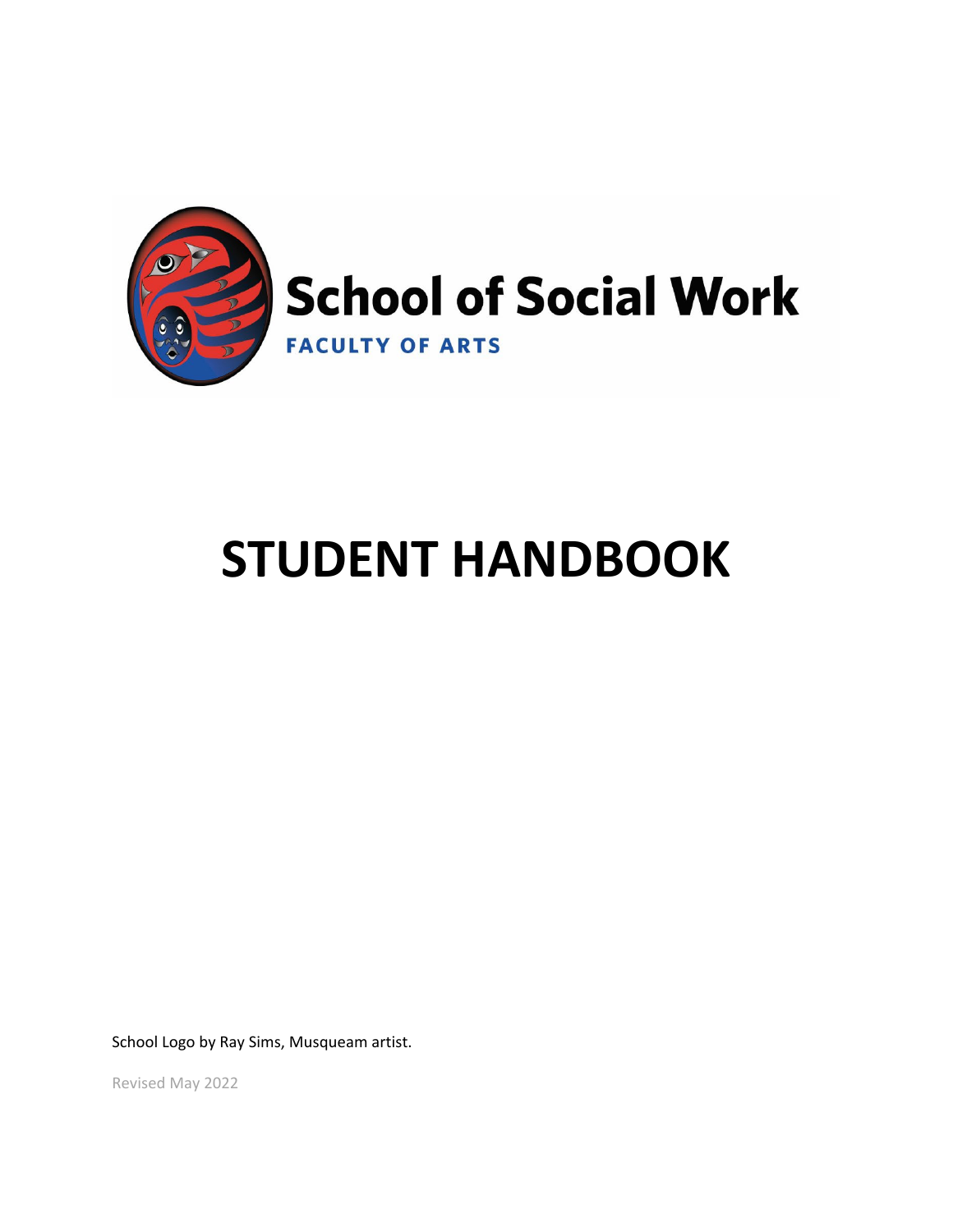# **MUSQUEAM DECLARATION**

We, the Musqueam people, openly and publicly declare and affirm that we hold aboriginal title to our land, and aboriginal rights to exercise use of our land, the sea and fresh waters, and all their resources within the territory occupied and used by our ancestors…

We, the Musqueam people, are the members of the Musqueam Indian Band and/or persons of one quarter Musqueam Indian Ancestry descended from these hun'qum'i'num-speaking people who from time immemorial occupied used and gained their livelihood from those lands, waters and seas as described above.

Our ancestors' aboriginal right and our aboriginal right is to live upon and travel over our aboriginal lands, seas and waters without foreign control or restriction; to utilize, trade and consume all the resources and products of those lands, waters and seas. It is our right to govern ourselves and our communities, to uphold and determine our own customs, beliefs and laws.

Neither we nor our ancestors have ever given up, extinguished or diminished our aboriginal rights and title by treaty or agreement with any foreign government or power.

We have never considered the bits of land called "Indian Reserves" as compensation for our lost rights and cannot consider them as adequate compensation.

We have never accepted or agreed to the right of governments of Canada or British Columbia, or their agents, to tell us how to run our own affairs or determine how we should live our lives.

We, the Musqueam people, hereby declare our intent to exercise our aboriginal rights, to restore to our own use sufficient traditional resources to enable us and our descendants to live as distinct and independent people in our own land.

We announce our intent to obtain compensation for loss of resources and denial of their uses, where these have been destroyed our exploited by others, or where they cannot be restored.

We announce our intent to establish control of our own communities and our own resources in order to control, determine, and guarantee our future.

This is our aboriginal right; and a basic, universal human right.

Musqueam Indian Band Vancouver, British Columbia June 10, 1976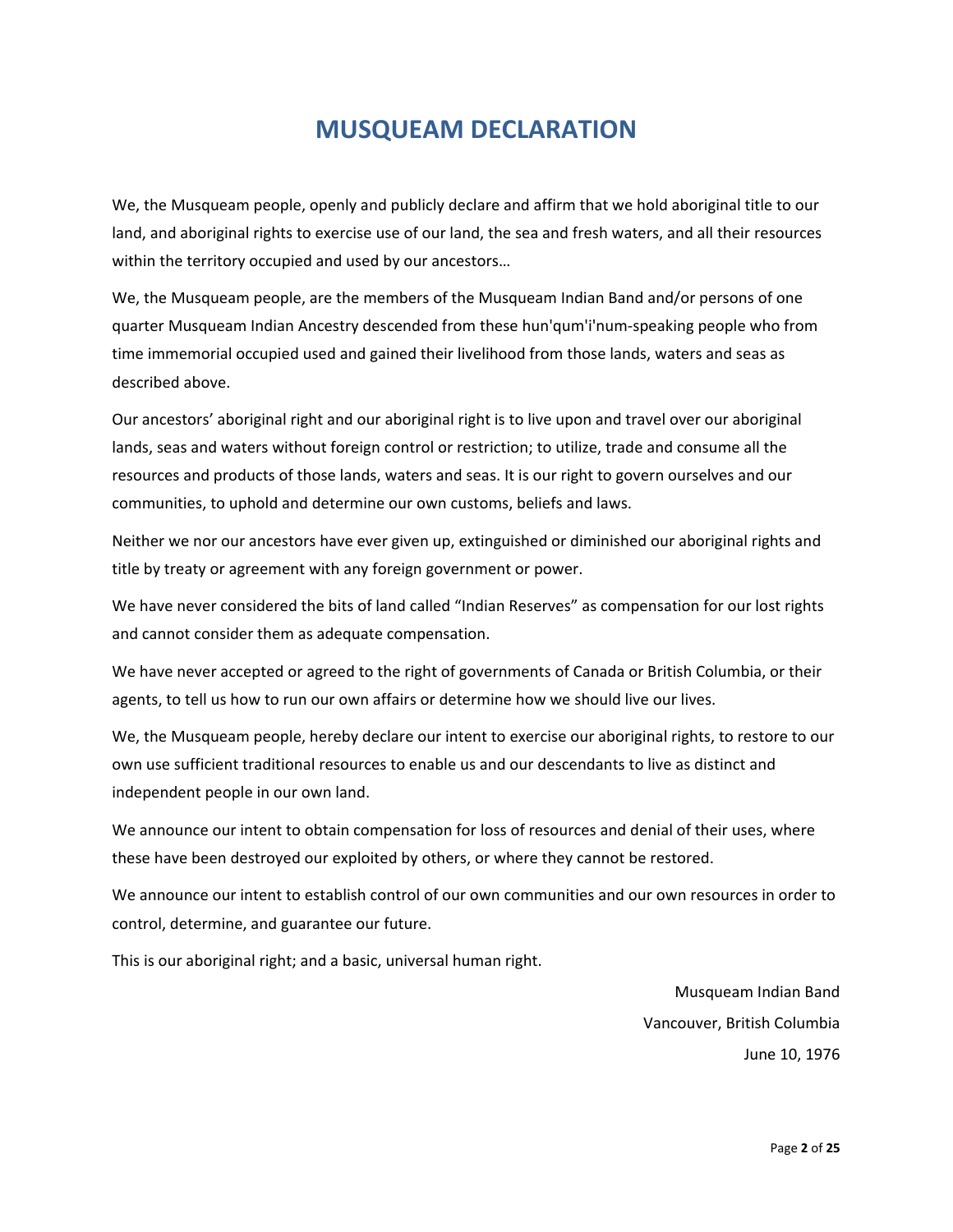# **UBC SCHOOL OF SOCIAL WORK**

The University of British Columbia Point Grey campus is located on the traditional, ancestral and unceded territory of the həndəminəmən dənin Musqueam people. We thank Musqueam for its hospitality and support of our work.

#### **Our Mission**

Based on a commitment to fundamental social work values and a vision of social justice, UBC's School of Social Work prepares social work students for generalist and advanced professional practice. We promote the scholarly generation of critical transformative knowledge through research and study relevant to social work theories, practices, social development and social administration.

#### **Our Vision**

Building upon a foundation of social justice and an ethic of care, we are a community of learners actively engaged in the development of critical, transformative knowledge for social work practice.

#### **Our Values**

- **1.** *Human Dignity* We honour the individual right to dignity and respect in all life circumstance.
- **2.** *Social Equity* We are committed to equity from within and across social systems, practicing inclusion and respecting diversity.
- **3.** *Social Justice* We promote social work values that aim to identify and address causes of exclusion, marginalization and oppression past and present.
- **4.** *Scholarship* We generate critical, transformative knowledge that advances social work theory, practice, social development and social administration.

### **The Jack Bell Building for the School of Social Work**

The School was previously located at Graham House and moved to its present location in September 1993, to a building constructed with funds provided by the Jack Bell Foundation, a non-profit society.

Jack Bell was named Freeman of the city of Vancouver; he received an honorary doctorate from the University of British Columbia and was a recipient of the Order of Canada and of British Columbia.

Jack Bell was a former atomic physics student, wartime Coastal command pilot and self-made millionaire who made his fortune here developing cranberry and peat moss operations. Mr. Bell passed away in 2005.

Previously Mr. Bell provided funds for many other organizations, including:

- The Jack Bell Research Center at Vancouver Hospital
- First Nations Longhouse (UBC)
- The Jack Bell Foundation (Vanpool, Carpool, Rideshare Program)

The Foundation has contributed to organizations that are concerned with improving the lives of the disadvantaged, such as shelters for women and the homeless. The Foundation also distributes Living Wills, which allow those who are terminally ill to limit the use of life-sustaining procedures when they are mentally and physically incapable of expressing their wishes.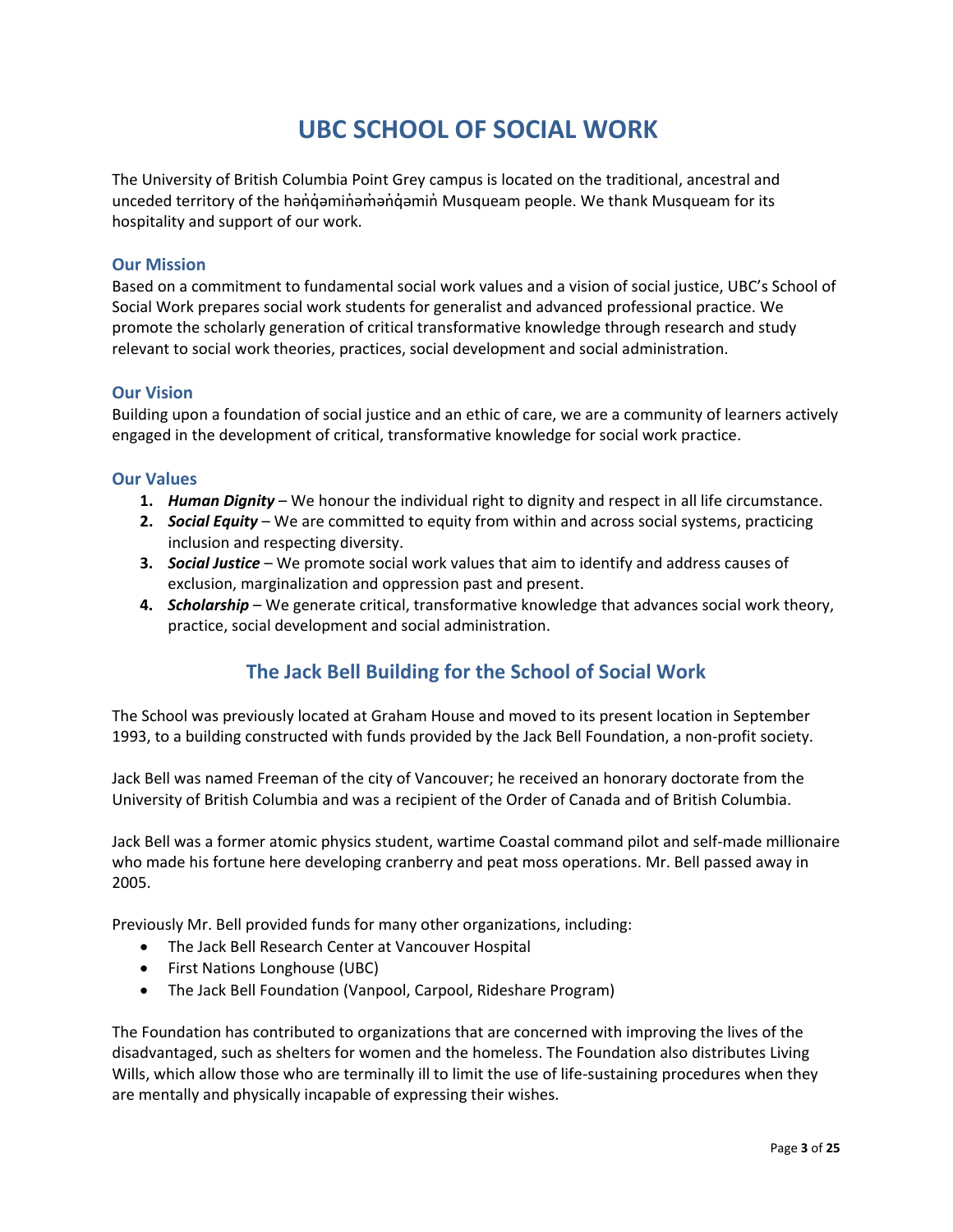# **TABLE OF CONTENTS**

| MUSQUEAM DECLARATION                                                                                                                                                                                                                                                          | 2                                      |
|-------------------------------------------------------------------------------------------------------------------------------------------------------------------------------------------------------------------------------------------------------------------------------|----------------------------------------|
| SCHOOL ADMINISTRATION - FACULTY AND STAFF                                                                                                                                                                                                                                     | 5                                      |
| <b>GENERAL INFORMATION</b><br>Web Links<br>Email and Campus Wide Login (CWL)<br>Social Work Students Listserv<br><b>Returning Assignments</b><br><b>Graduation Photos</b>                                                                                                     | 6<br>6<br>7<br>7<br>7<br>7             |
| Your Student File                                                                                                                                                                                                                                                             | 8                                      |
| SCHOOL OF SOCIAL WORK POLICIES AND PROCEDURES<br><b>Course Outlines</b><br><b>Attendance Policy</b><br><b>Course and Teaching Evaluations</b><br>Agency and Field Evaluations<br>Review of Standing: Social Work                                                              | 8<br>8<br>8<br>9<br>9<br>9             |
| <b>STUDENT SUPPORT - FINANCIAL</b><br>Awards and Financial Aid<br>Paid Student Appointments                                                                                                                                                                                   | 9<br>9<br>9                            |
| STUDENT ASSOCIATION AND COUNCIL                                                                                                                                                                                                                                               | 10                                     |
| SOWK BUILDING SPACE - RESOURCES                                                                                                                                                                                                                                               | 10                                     |
| SOWK BUILDING SPACE - HEALTH & SAFETY                                                                                                                                                                                                                                         | 12                                     |
| <b>LIBRARY SERVICES</b><br>Koerner Library<br><b>UBC Card</b>                                                                                                                                                                                                                 | 13<br>13<br>13                         |
| UBC ACADEMIC POLICIES AND PROCEDURES (selected)<br><b>Academic Assessment</b><br><b>Thesis Submission</b><br>Appeals Process - Grades<br>Review of Standing: Extensions<br><b>Respectful Environment Statement</b><br>Religious and Cultural Observance                       | 13<br>13<br>13<br>14<br>16<br>16<br>17 |
| <b>APPENDIX 1: Accommodation Policy</b><br><b>APPENDIX 2: Equity or Discrimination Concerns</b><br><b>APPENDIX 3: Professional Conduct for Social Work</b><br><b>Students</b><br><b>APPENDIX 4: Social Media Policy</b><br>APPENDIX 5: Student/School Letter of Understanding | 18<br>20<br>22<br>24<br>25             |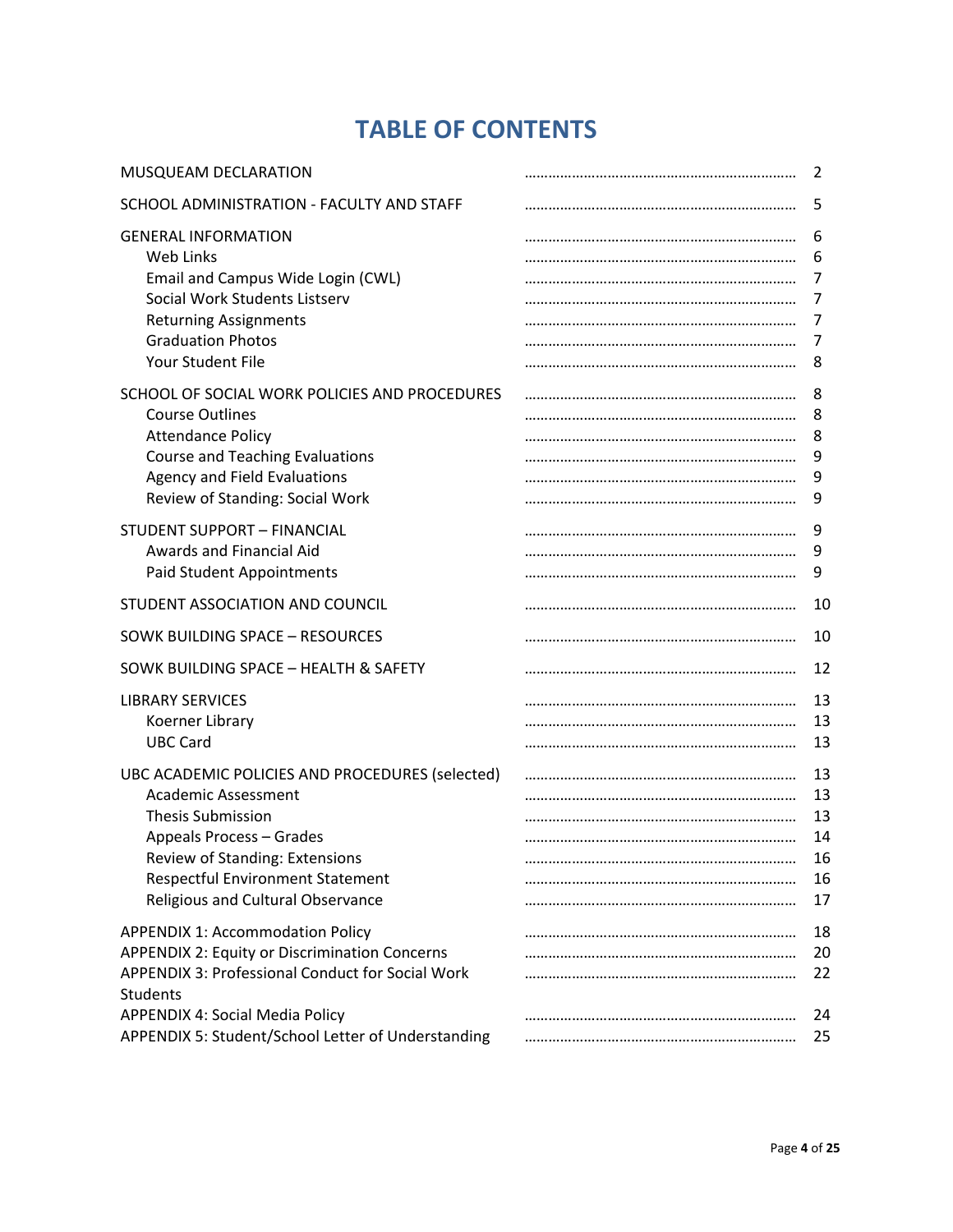Welcome to the UBC School of Social Work! This handbook will give you some information about the School administrative structure, some of the School resources and support available to you and important School and UBC academic policies and procedures. We encourage your participation in School activities, either through the Student Associations and their Council or by representing the student body on School and/or University Committees.

## **SCHOOL ADMINISTRATION - FACULTY AND STAFF**

#### **Main Administrative Office**

| <b>Professor Donna Baines</b>           | The Director is the School's administrative head with responsibility                                                                                                                                                                                                                                                                        |
|-----------------------------------------|---------------------------------------------------------------------------------------------------------------------------------------------------------------------------------------------------------------------------------------------------------------------------------------------------------------------------------------------|
| <b>Director</b>                         | and accountability for the operation of the School's academic                                                                                                                                                                                                                                                                               |
| 604.822.3332                            | programs and for the implementation of relevant University and                                                                                                                                                                                                                                                                              |
| donna.baines@ubc.ca                     | School policies and procedures.                                                                                                                                                                                                                                                                                                             |
| Vacant<br>Administrator<br>604.822.2277 | The Administrator is responsible for the overall non-academic<br>administrative operation of the School including financial, space<br>allocation and human resources (e.g., Faculty, Staff and Student<br>appointments). All non-academic office staff report to the<br>Administrator so any concerns or issues should be directed to them. |

#### **Field Education**

| <b>Kelly Allison</b>               | The Field Education Coordinators assist the Chair, Field Education, |
|------------------------------------|---------------------------------------------------------------------|
| <b>Field Education Chair</b>       | with planning, organizing, developing and administering the process |
| 604.822.6220                       | for field placement practicums for students.                        |
| kelly.allison@ubc.ca               |                                                                     |
|                                    |                                                                     |
| <b>Jacky Coates</b>                |                                                                     |
| <b>Field Education Coordinator</b> |                                                                     |
| 604.822.5302                       |                                                                     |
| sw.field@ubc.ca                    |                                                                     |
|                                    |                                                                     |
| <b>Tina Buttar</b>                 |                                                                     |
| <b>Field Education Coordinator</b> |                                                                     |
| 604.822.2977                       |                                                                     |
| sowk.fieldeducation@ubc.ca         |                                                                     |
|                                    |                                                                     |
| <b>Field Education Assistant</b>   |                                                                     |
| 604.822.2609                       |                                                                     |
| fielded.assistant@ubc.ca           |                                                                     |
|                                    |                                                                     |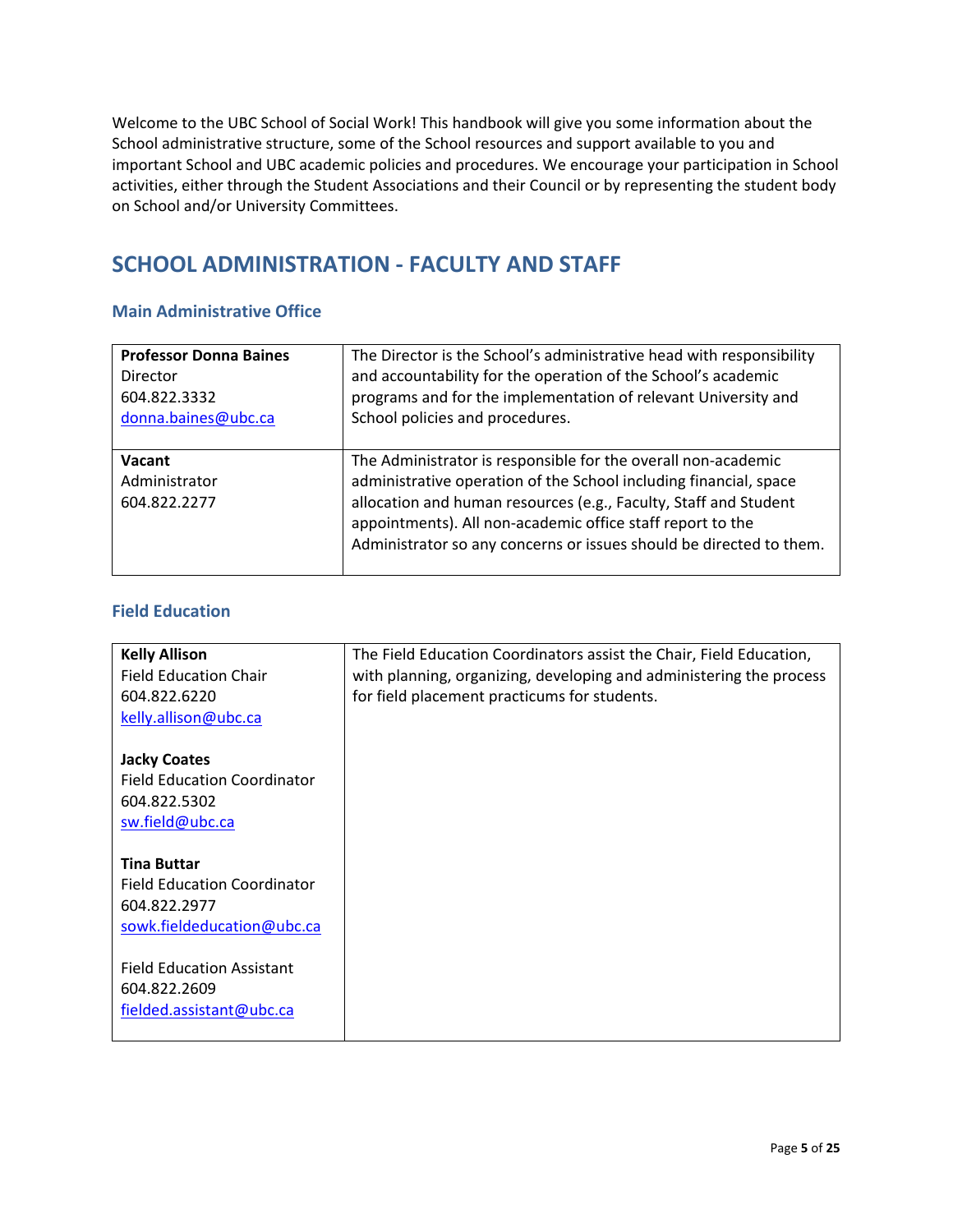#### **Advising and Admissions**

| <b>Christine Graham</b> | The Program Advisor is responsible for student-related academic                                                                                                           |
|-------------------------|---------------------------------------------------------------------------------------------------------------------------------------------------------------------------|
| Program Advisor         | issues including awards and scholarships, advising, admissions,                                                                                                           |
| 604.822.4119            | academic advancement, graduation, etc. Information on appeal                                                                                                              |
| christine.graham@ubc.ca | processes (e.g., grades), resources regarding harassment and<br>discrimination and any issues affecting a student's academic work<br>can be obtained through this office. |

#### **Program Chairs**

Each program area has a faculty member designated as Program Chair who can answer program-specific questions.

| <b>BSW Program Chair</b> | <b>Sheila Marshall</b><br>604.822.5672<br>sheila.marshall@ubc.ca           |
|--------------------------|----------------------------------------------------------------------------|
| <b>MSW Program Chair</b> | <b>Christiana Bratiotis</b><br>604.822.2460<br>christiana.bratiotis@ubc.ca |
| PhD Program Chair        | Lea Caragata<br>604.822.3171<br>lea.caragata@ubc.ca                        |

### **GENERAL INFORMATION**

**Web Links** There are links to many valuable university resources at <https://ubc.ca/undergraduate-students/>

> Take advantage of these valuable resources – they will enrich your experience, support your learning, and help you realize your potential as an effective global citizen. Topics covered include careers, counselling, global citizenship and health.

#### **Counselling/Wellness**

UBC Counselling Services <https://students.ubc.ca/health/counselling-services> Student Health Service <https://students.ubc.ca/health/student-health-service> Centre for Accessibility [https://students.ubc.ca/about-student-services/centre-for](https://students.ubc.ca/about-student-services/centre-for-accessibility)[accessibility](https://students.ubc.ca/about-student-services/centre-for-accessibility)

Sexual Orientation and Gender Identity [https://students.ubc.ca/campus-life/diversity](https://students.ubc.ca/campus-life/diversity-campus/sexual-diversity)[campus/sexual-diversity](https://students.ubc.ca/campus-life/diversity-campus/sexual-diversity)

Campus Security [https://security.ubc.ca](https://security.ubc.ca/)

Bullying and Harassment Prevention <https://bullyingandharassment.ubc.ca/>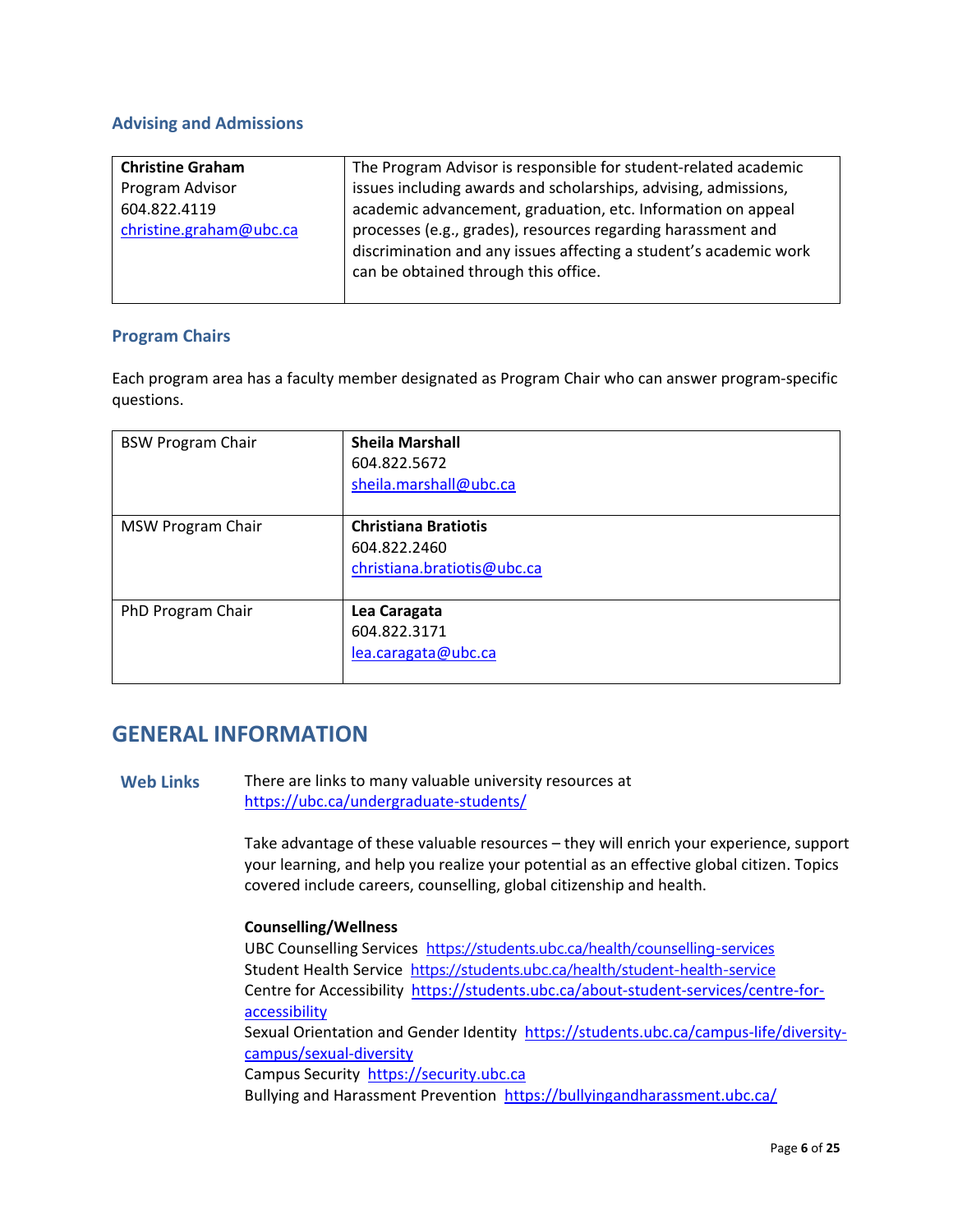#### **Academic and Career Success**

UBC Library <https://library.ubc.ca/> Social Work Librarian [susan.paterson@ubc.ca](mailto:susan.paterson@ubc.ca) Social Work Research Guide <https://guides.library.ubc.ca/socialwork> Writing Skills <https://learningcommons.ubc.ca/tutoring-studying/improve-your-writing/> Career Development <https://students.ubc.ca/career>

#### **Professional Social Work Organizations**

BC College of Social Workers <https://bccsw.ca/> BC Association of Social Workers <https://bcasw.org/>

BSW Program <https://socialwork.ubc.ca/undergraduate/> Advanced MSW Program <https://socialwork.ubc.ca/graduate/masters-program/> PhD Program <https://socialwork.ubc.ca/graduate/phd-program/>

**Email and Campus Wide Login (CWL)** If you are a registered UBC student you are entitled to a free email account. Please visit <https://it.ubc.ca/services/email-voice-internet/student-alumni-email-service> for more information.

> The Campus Wide Login (CWL) system provides access to many of the University's online systems, such as the Student Service Centre and myUBC, and is required for you to complete Faculty of Arts course and teaching evaluations online (see "Course & Teaching Evaluations" under the heading School of Social Work Academic Policies and Procedures).

You are encouraged to make sure both your email address and home address are current in the Student Service Centre (SSC). Instructors use this system to contact students in their class.

**Social Work Students Listserv** Student Services maintains a social work student listserv. School news and information that will be of importance and interest to you will be broadcast via the listserv. It is important to advise of any change in your email address to keep the listserv accurate.

**Returning Assignments** Return of marked assignments is coordinated by the course instructor(s). Please ask your instructor about the method they will use for their course. In most cases the process they will follow is indicated in the course outline.

**Graduation Photos** The School has an arrangement with [Evangelos Studios](http://www.evangelosphotography.com/) to provide a composite of BSW graduates of the school each year. If you want your picture to appear in the school composite you must make your own appointment for your photo shoot.

> You will be reminded via the student listserv when the time comes to have your photograph taken. You can have the photo done before the actual graduation, but it will only be included in the composite if you actually do graduate. Students are not obligated to use Evangelos for any other graduation photos.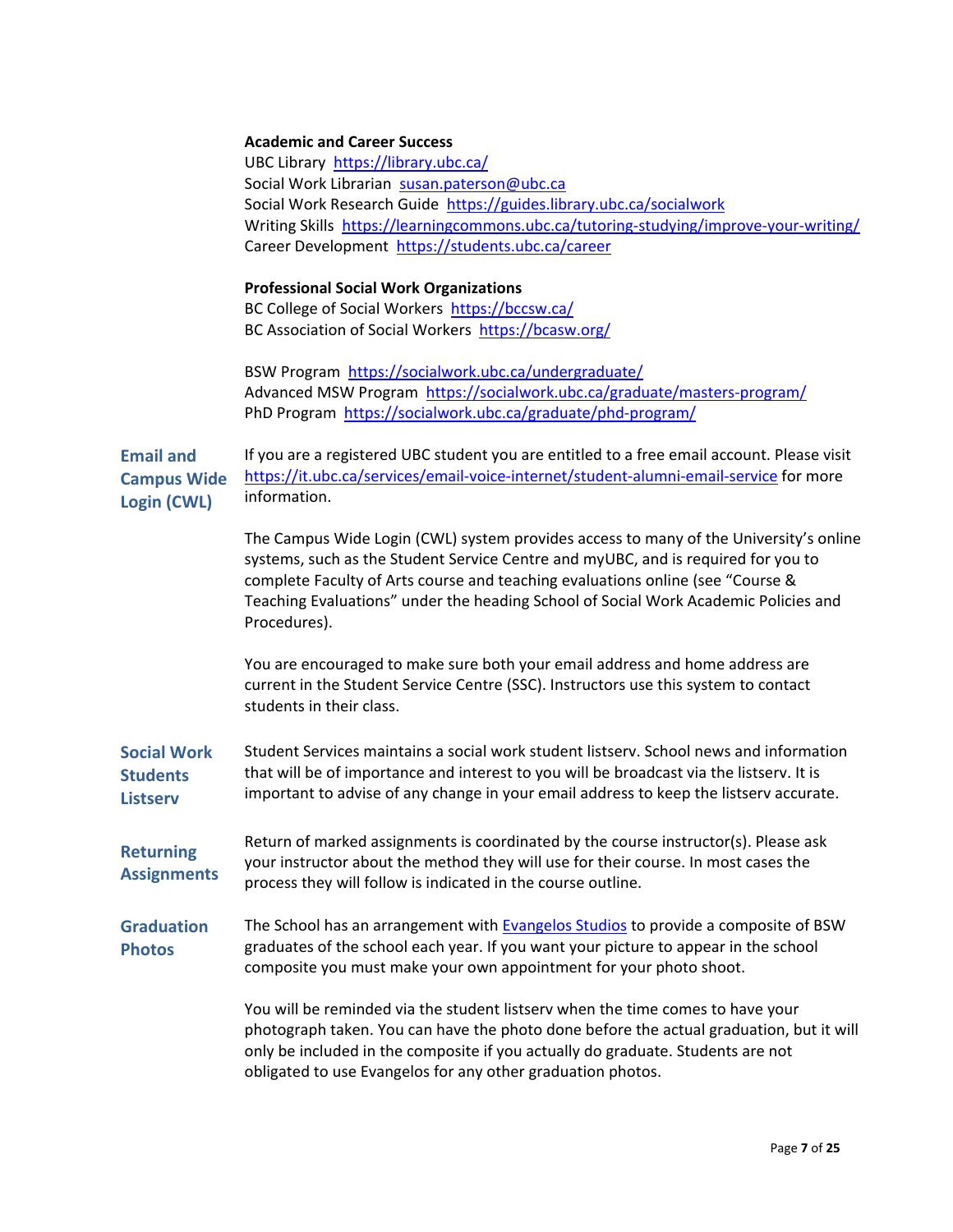The School does not do composite photos for graduate students. For MSW and PhD students, suggestions are [Evangelos Studios](http://www.evangelosphotography.com/) or [Artona.](http://www.artona.com/)

**Your Student File** UBC policy regarding academic unit retention of student files instructs that the School retain student files for one year after last registration. After that date the contents will be destroyed. You are advised to keep copies of any correspondence and especially all details pertaining to your practicum as once the contents of the file are destroyed there will be no other method of accessing this information.

### **SCHOOL OF SOCIAL WORK POLICIES AND PROCEDURES**

Additional and important policies are listed in appendices: Appendix 1 – Accommodation Policy; Appendix 2 – Equity or Discrimination Concerns; Appendix 3 – Professional Conduct for Social Work Students; Appendix 4 – Social Media Policy; Appendix 5 – Student/School Letter of Understanding.

**Course Outlines** Course outlines for each section of courses will be available from our website at <https://socialwork.ubc.ca/courses/> as early as possible before the beginning of term. Students are asked to download/print their own copy to bring to class.

**Attendance Policy** The School considers class attendance to be an essential component of integrated learning in professional social work education. Therefore, regular attendance is *required* in all social work courses. Instructors may count repeated late arrivals or early departures as an absence, and a meeting should be set up to discuss this with the student.

> The University accommodates students with disabilities who have registered with the Centre for Accessibility. Students who will require accommodation for attendance due to disability are encouraged to inform the instructor, and, if necessary, to contact the Centre for Accessibility preferably no later than the first week of class. The School will also accommodate religious observance, according to University Senate Policy J-136, and students are expected to inform the instructor.

Students who wish to be accommodated for unavoidable absences due to varsity athletics, family obligations, or other similar commitments, must notify their instructors in writing at least two weeks in advance, and preferably earlier. This reflects expectations for professional social workers in their place of employment.

If students miss three or more classes, they may be considered to have not met the requirements of the course.

If students have valid reasons, they can withdraw from the course with the approval of the instructor – otherwise, they fail the course.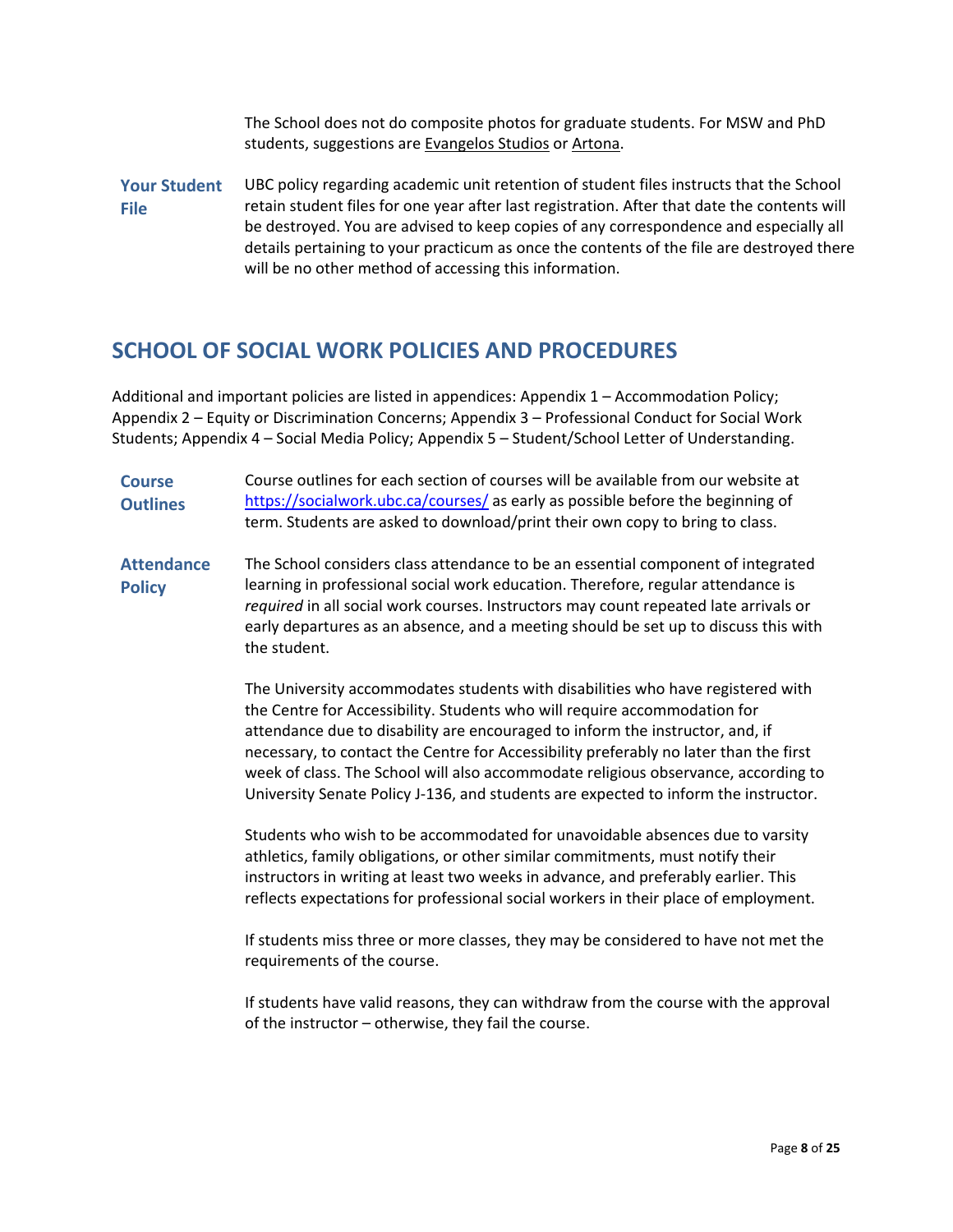### **Course and Teaching Evaluations**

Students are encouraged to provide feedback to instructors by completing the Faculty of Arts online teaching evaluation at the end of each term. This feedback is part of the evaluation of teaching effectiveness required by the Committees on Appointments, Promotion and Tenure and by the Director. It is expected that students will provide fair and constructive feedback to each instructor. It is also expected that the instructor will be willing to discuss their expectation of the students and the course. Students are notified by email when the online evaluation system is available to them to access using their Campus Wide Login (CWL). The system tracks who has and who has not submitted surveys, and will send reminders until the deadline for completion. Instructors will not receive the results until after they have submitted final course marks, and even then individual evaluations will be anonymous. To help you become familiar with the online evaluation system we encourage you to visit UBC's Learning Technology Hub at <https://teacheval.ubc.ca/resources/for-students/>

**Agency and Field Evaluations** The Chair of Field Education and/or the Field Education Coordinators arrange for students to evaluate their practicum placements and field instructors each year. In addition, the Field Education Coordinators regularly survey field instructors about their experience with working with UBC Social Work students and the quality of the preparation they are given for being their role as field instructors, as well as communication with the School. At intervals, the field education team also surveys field instructors around the relevance of classroom material for field practice and the level of practice competence of graduating students.

**Review of Standing: Social Work** At the end of the December and April terms, a review of standing is conducted for all students in a social work program. This review is undertaken by the Program Chairs and the Program Advisor. A meeting with the Program Advisor or the Program Chair may also be initiated by any student concerned with their academic progress.

### **STUDENT SUPPORT – FINANCIAL**

**Awards and Financial Aid** All award and financial aid funds are administered centrally at the UBC Awards and Financial Aid Office, Enrolment Services at Brock Hall. The School recommends each year to the Awards Office a small number of scholarships and prizes for students enrolled in its programs for which no application is involved. Check the Student Services Finances page<https://students.ubc.ca/enrolment/finances> for more information.

> A limited number of Social Work Alumni bursaries are available to students in financial need. The amounts vary annually but are normally between \$500-\$1,000 each. Details of the awards and bursary applications can be obtained online at [https://students.ubc.ca/enrolment/finances/awards-scholarships-bursaries/ubc](https://students.ubc.ca/enrolment/finances/awards-scholarships-bursaries/ubc-bursary-program)[bursary-program](https://students.ubc.ca/enrolment/finances/awards-scholarships-bursaries/ubc-bursary-program)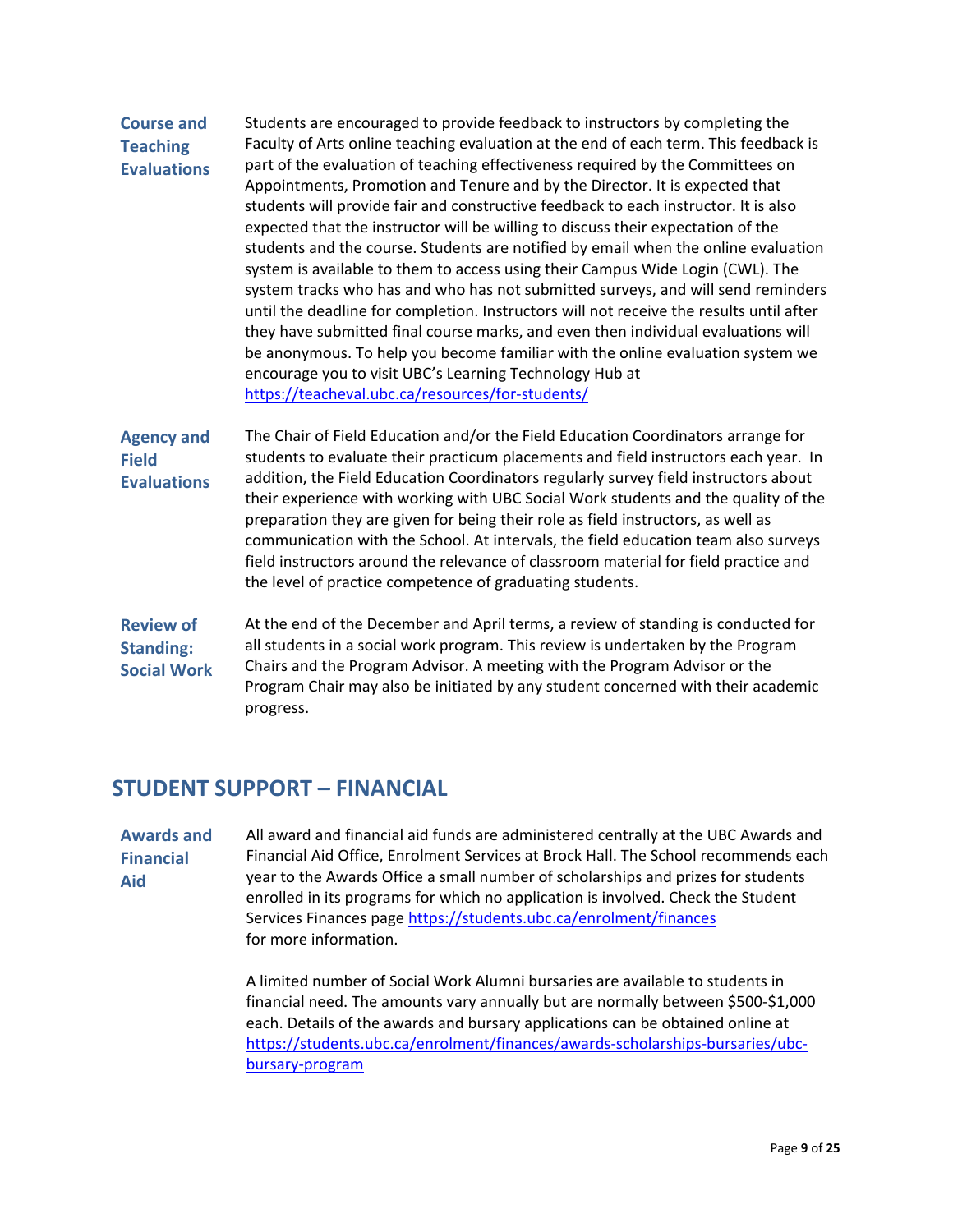| <b>Paid Student</b> | <b>Graduate Teaching Assistants (GTAs)</b>                                                                                             |
|---------------------|----------------------------------------------------------------------------------------------------------------------------------------|
| <b>Appointment</b>  | These are union positions (CUPE 2278) and these positions are available to full-time<br>students registered in the MSW or PhD program. |
| <b>Teaching</b>     |                                                                                                                                        |
| Assistants,         | Undergraduate/Graduate Research Assistants (URA, GRA)                                                                                  |
| Undergraduate/      | URA, GRA, UAA, GAA positions are normally not advertised. If you are interested in                                                     |
| <b>Graduate</b>     | having a student appointment, contact the individual faculty directly to see if they                                                   |
| <b>Research</b>     | have any available positions.                                                                                                          |
| Assistants,         |                                                                                                                                        |
| <b>Work Learn</b>   |                                                                                                                                        |

#### **Work Learn positions**

These are government programs and are wage-subsidized employment opportunities for students. The Student Services Career & Experience page [\(https://students.ubc.ca/career\)](https://students.ubc.ca/career) has information concerning eligibility, deadlines for application and forms. Generally, these positions can be either fall/winter or spring/summer.

### **STUDENT ASSOCIATION AND COUNCIL**

#### **Student Association**

All students of the school are members of the Social Work Student Association (SWSA). Through this membership, students participate in the affairs of the school by way of being participants on the School of Social Work Council as well as on many other school committees.

The Association is the common forum for student ideas and concerns. Through the Association, students will be informed about activities and decisions made at the committee, school and university levels. Also, through the Association's activities and the elected council representatives, students will have input into these same decisions. Student association meetings are held at various times throughout the year and all students are encouraged to take an interest and participate in the affairs of the school. The student association participates in orienting incoming students in September. The Association is also involved in arranging social and special student events throughout the year.

**Student Council** The Student Council is elected at an association meeting early in each academic year. Positions include President, Vice President, Secretary, Treasurer, Class and Committee Representatives as well as UBC Alma Mater and BCASW representatives.

### **SOWK BUILDING SPACE – RESOURCES**

**Unscheduled Research/** This restricted Unscheduled Research/Computer Lab can be accessed from the breakout Room 201 next to Room 200 and is available only to social work students. Computers are available for social work students to use. In an effort to keep the space for social work students only, we ask that you neither prop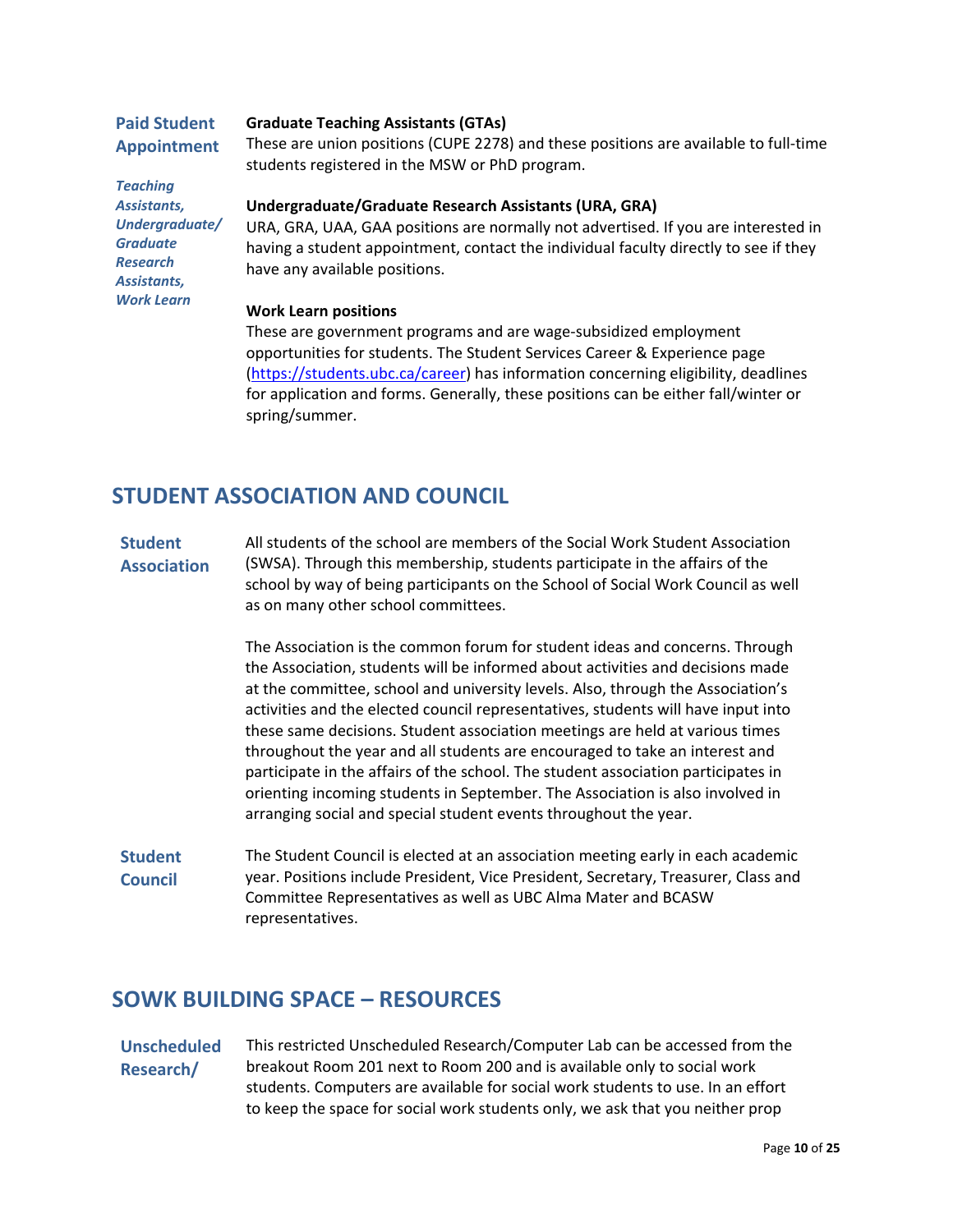| <b>Computer</b><br>Lab (Room<br>202)                            | the door open, nor give out the keypad entry codes to anyone. The keypad<br>entry code will be sent to you at the beginning of the academic year by the<br>Student Advisor. Please do not share this code with anyone else.                                                                                                                                                       |
|-----------------------------------------------------------------|-----------------------------------------------------------------------------------------------------------------------------------------------------------------------------------------------------------------------------------------------------------------------------------------------------------------------------------------------------------------------------------|
|                                                                 | UBC's Information Systems Policy (Policy SC14) can be found at<br>https://universitycounsel-2015.sites.olt.ubc.ca/files/2019/08/Information-<br>Systems-Policy SC14.pdf. Non-adherence may result in suspension of usage of<br>this space. Users are encouraged to read this policy.                                                                                              |
|                                                                 | Teaching faculty have priority use of the restricted space for teaching<br>purposes. The class schedule is posted on the door of Room 202.                                                                                                                                                                                                                                        |
| <b>Swipe</b><br><b>Key</b>                                      | Students who are employed as Graduate Teaching Assistants (GTA) will have<br>access to the Adjunct/TA office (Room 342).                                                                                                                                                                                                                                                          |
| <b>Access</b>                                                   | Access to the social work student lounge (Room 300) is through use of your<br>UBC Card. Students are required to obtain their UBC Card in August, then send<br>the following to sowk.student-services@ubc.ca:<br>full name<br>$\bullet$                                                                                                                                           |
|                                                                 | student number<br>$\bullet$                                                                                                                                                                                                                                                                                                                                                       |
|                                                                 | program and year you are registered in<br>٠                                                                                                                                                                                                                                                                                                                                       |
|                                                                 | 6-digit number after the hyphen or asterisk on the back of the UBC Card<br>$\bullet$                                                                                                                                                                                                                                                                                              |
|                                                                 | It will take at least one week for the office to provision access after the<br>information is received. Please contact sowk.student-services@ubc.ca if you<br>face any problems.                                                                                                                                                                                                  |
| <b>Printing</b>                                                 | Printing for students is not available in the School. The Library provide print,<br>scan, copy facilities:                                                                                                                                                                                                                                                                        |
|                                                                 | https://services.library.ubc.ca/computers-technology/copy-print-scan/                                                                                                                                                                                                                                                                                                             |
| <b>Lockers</b>                                                  | The School has lockers for current registered social work students. The locker<br>rental fee is \$30 per locker (cash only, non-refundable) for the duration of<br>September to end of May. Locker rental is available from September 1.                                                                                                                                          |
|                                                                 | Available lockers have a registration sheet on the locker door. Please take the<br>registration sheet, fill it out, and bring it to the administration office, Room<br>100, with your own padlock and \$30.00 cash.                                                                                                                                                               |
| <b>SOWK</b><br><b>Student</b><br><b>Lounge</b><br>(Room<br>300) | The student lounge, located on the 3 <sup>rd</sup> floor, is designed to be a comfortable<br>place to eat, meet and socialize. There is one storage room (Room 300A)<br>within the lounge for use by the Student Association and Council. As the<br>lounge is a social, restful or meeting place for all social work students, classes<br>or discussion groups are not permitted. |
|                                                                 | Students wishing to hold particular events in the lounge should seek prior<br>approval from the social work student council. Entry is by swiping your UBC                                                                                                                                                                                                                         |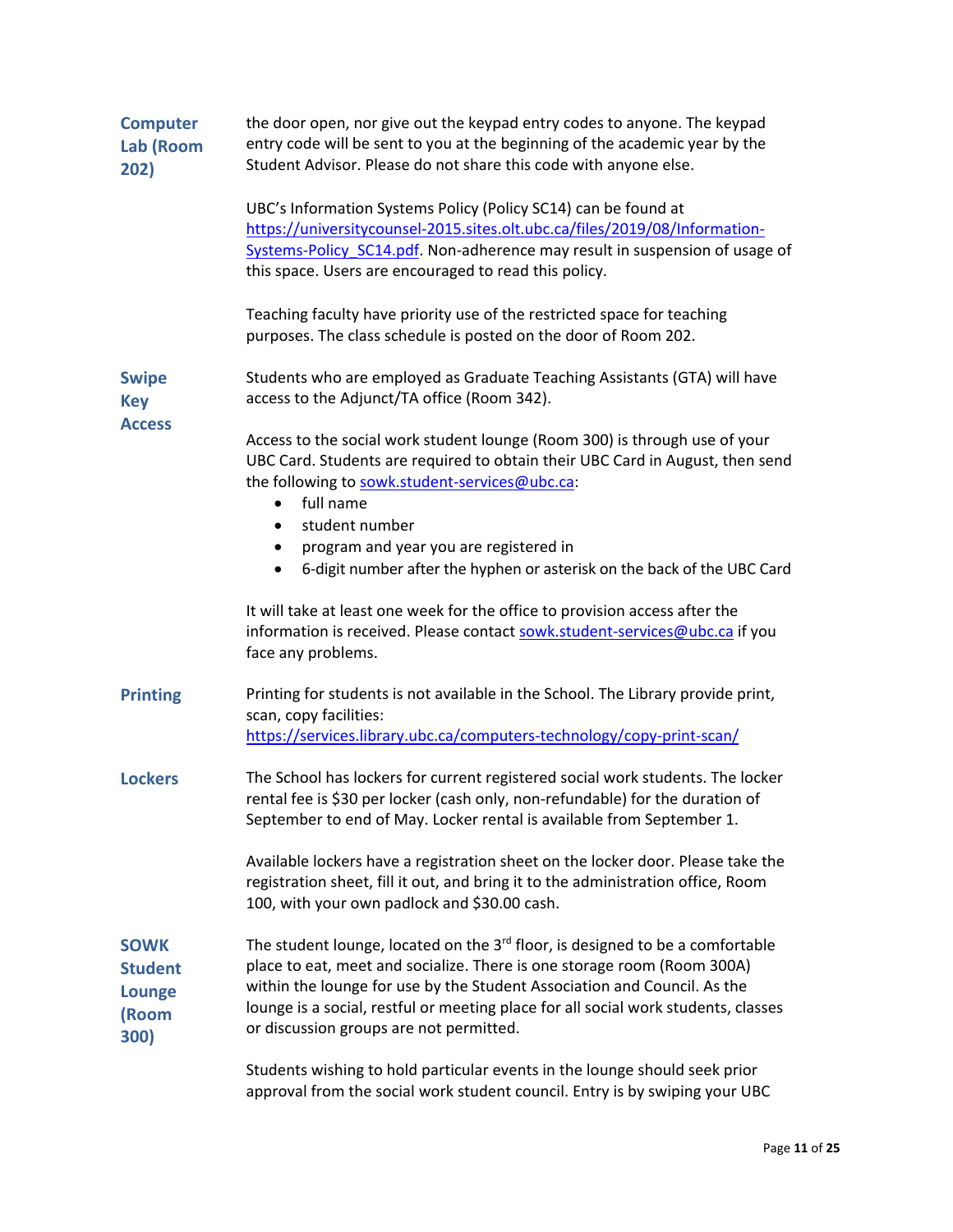Card. The lounge is for social work students only.

Please do not prop open the door or let anyone in if you are not sure if they are a social work student. If you are the last to leave, shut the windows (squirrels enter the building even from the 3<sup>rd</sup> floor!) and turn off the lights.

**Breakout Rooms (Room 134, 138, 234, 238, 334, 338, 201)** The breakout rooms are restricted spaces for social work students' discussion groups and group work. The keypad entry code will be sent to you at the beginning of the academic year by the Student Advisor. Please do not share this code with anyone else. Please do not prop open the door.

### **SOWK BUILDING SPACE – HEALTH AND SAFETY**

| <b>First Aid</b>                       | In the event of a medical emergency, always call 911 first.<br>$\bullet$<br>Student and visitor first aid needs can be accessed by calling 604.822.2222.<br>$\bullet$<br>Additional information can be found here:<br>$\bullet$<br>https://srs.ubc.ca/health-safety/safety-programs/first-aid/          |
|----------------------------------------|---------------------------------------------------------------------------------------------------------------------------------------------------------------------------------------------------------------------------------------------------------------------------------------------------------|
| <b>Building</b><br><b>Access Hours</b> | Building access is Monday to Friday, 7:30am - 5pm. Students who are enrolled in<br>evening classes will have access to the building, only when class is scheduled.                                                                                                                                      |
| <b>Campus</b><br><b>Security</b>       | If you need immediate emergency assistance, please call 911.<br>For Campus Security, call 604.822.2222. The Campus Security website at<br>٠<br>https://security.ubc.ca/ contains recommendations and best practices for<br>staying safe on campus.                                                      |
| <b>Safewalk</b>                        | Students, faculty and staff staying late on campus and would rather not walk to<br>their destination alone are encouraged to use AMS Safewalk. Two volunteers will<br>escort you to your location. All requests after 2:00am are taken on by Campus<br>Security. Call 604.822.5355 for a Safewalk.      |
| <b>Fire</b>                            | In case of fire:<br>The designated meeting area is just outside the Jack Bell Building, on the<br>$\bullet$<br>grass at University Boulevard and West Mall.<br>Do not use the elevators.<br>$\bullet$<br>When in doubt, follow the lead of a designated Fire Warden.<br>$\bullet$                       |
| <b>Earthquake</b>                      | In case of earthquake<br>DROP * COVER * HOLD<br>If you are inside, take cover under a table and stay away from overhead<br>$\bullet$<br>hazards. Always protect your head and neck.<br>If you are outside, stay outside. Do not enter any building and stay away<br>$\bullet$<br>from overhead hazards. |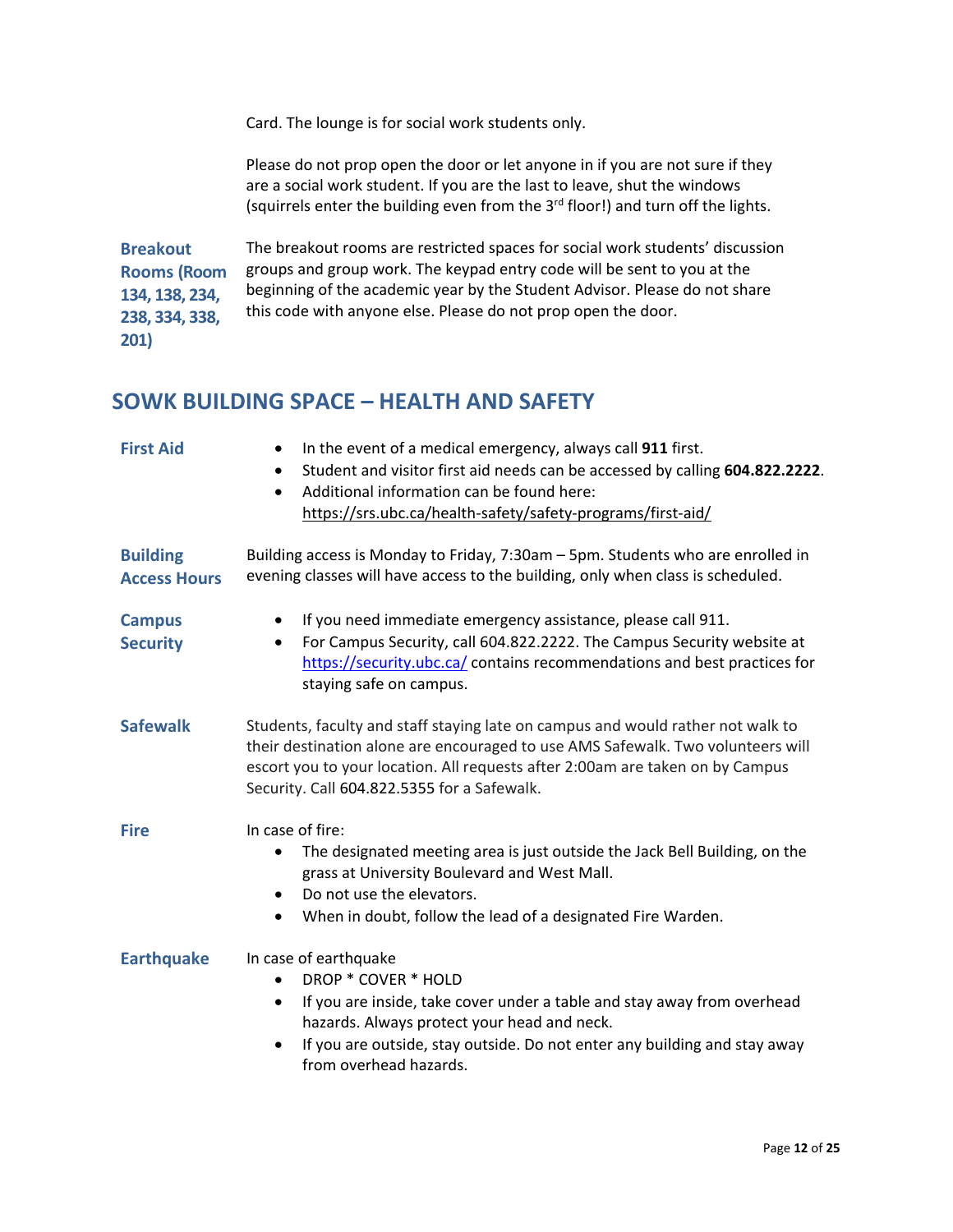### **LIBRARY SERVICES**

**Koerner Library** The Koerner Library [\(https://library.ubc.ca\)](https://library.ubc.ca/) is the largest on campus and houses the main social work collection such as books, periodicals and some government publications. The Koerner Reference Desk provides extensive assistance to social work students in such areas as learning to use library resources (CD-ROM; databases, etc.). Online instruction is also available to students in the form of a Library Tutorial as well as a subject guide to Social Work.

The Social Work Liaison Librarian is Susan Paterson [\(susan.paterson@ubc.ca\)](mailto:susan.paterson@ubc.ca).

**UBC Card** Your UBC student card is your library loans and services card, your official student ID card and your voting identification for student elections and your keyless entry to the social work student lounge. Visit [https://ubccard.ubc.ca](https://ubccard.ubc.ca/) for information on the UBC card an[d https://services.library.ubc.ca/borrowing](https://services.library.ubc.ca/borrowing-services/library-cards/)[services/library-cards/](https://services.library.ubc.ca/borrowing-services/library-cards/) for instructions on how to get a library/UBC card.

# **UBC ACADEMIC POLICIES AND PROCEDURES (selected)**

The Academic policies governing such areas as academic dishonesty, non-academic misconduct, penalties for misconduct and appeals of student disciplines of UBC can be found at <http://www.calendar.ubc.ca/vancouver/index.cfm> under "Campus-wide Policies and Regulations."

| <b>Academic</b>                    | <b>Review for Authenticity</b>                                                                                                                                                                                                                                                                                                                                                                                                                                                                                                                                                                                                                                                                                                                                   |
|------------------------------------|------------------------------------------------------------------------------------------------------------------------------------------------------------------------------------------------------------------------------------------------------------------------------------------------------------------------------------------------------------------------------------------------------------------------------------------------------------------------------------------------------------------------------------------------------------------------------------------------------------------------------------------------------------------------------------------------------------------------------------------------------------------|
| <b>Assessment</b>                  | All work submitted by students (including, without limitation, essays, dissertations,<br>theses, examinations, tests, reports, presentations, problem sets and tutorial<br>assignments) may be reviewed by the University for authenticity and originality.<br>Without limiting the generality of the foregoing, such review may include the use<br>of software tools and third party services including Internet-based services such as<br>Turnitin.com. By submitting work, students consent to their work undergoing such<br>review and being retained in a database for comparison with other work<br>submitted by students. The results of such review may be used in any University<br>investigation or disciplinary proceedings (see Student Discipline). |
|                                    | Student work that has been used for another course may not be used in a<br>subsequent course without citation. Where large amounts of similar material to<br>that used in a previous course are being adapted, such as with a thesis, the written<br>permission of the thesis supervisor should be placed in the student's file.                                                                                                                                                                                                                                                                                                                                                                                                                                 |
| <b>Thesis</b><br><b>Submission</b> | Guidelines for thesis formatting and submission are posted on the Faculty of<br>Graduate and Postdoctoral Studies website at https://grad.ubc.ca/current-<br>students/final-dissertation-thesis-submission                                                                                                                                                                                                                                                                                                                                                                                                                                                                                                                                                       |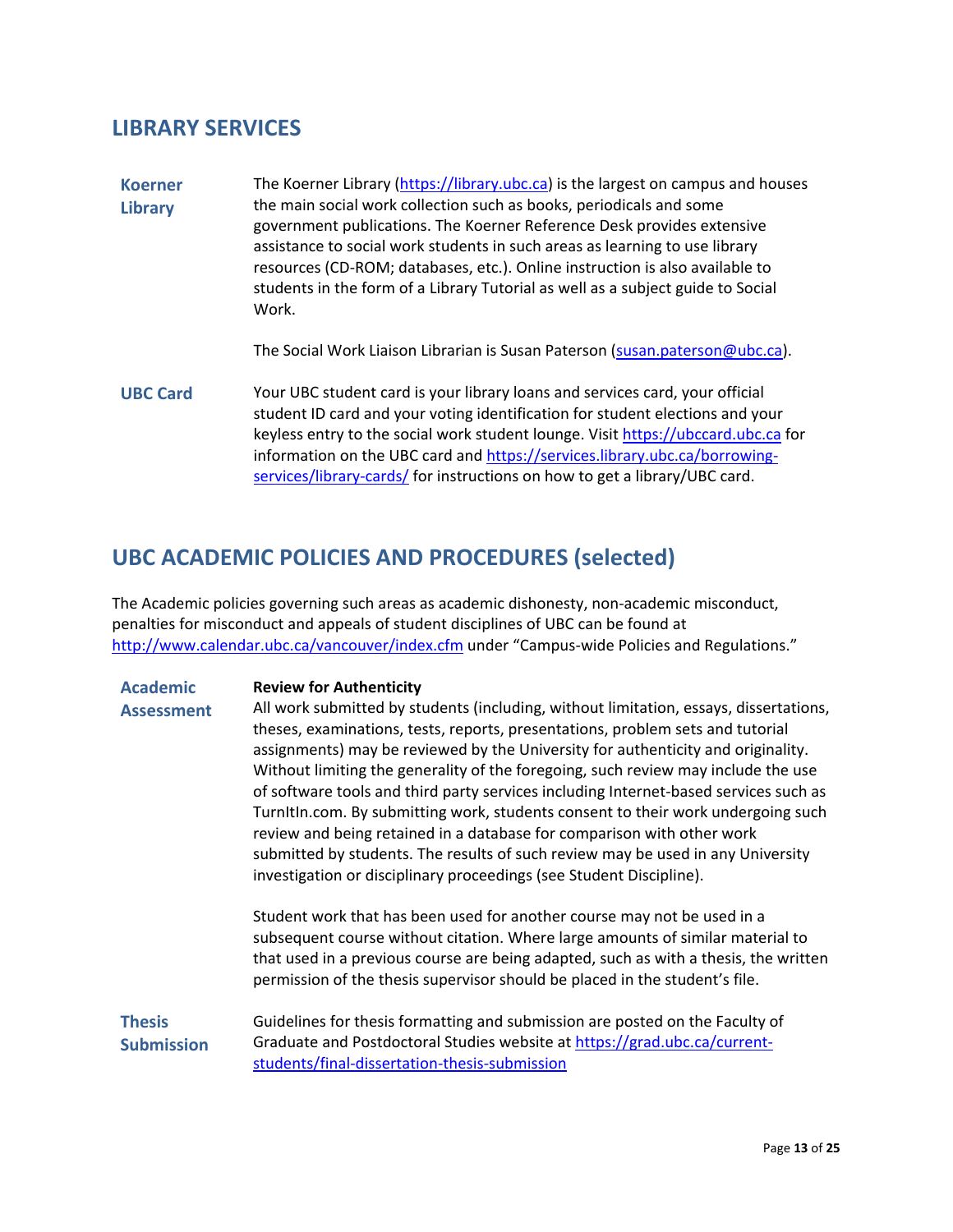**Appeals Process –** For students concerned about an assigned grade, including a practicum grade, the following university process should be followed:

**Grades**

#### Stage One:

The student is required to initially discuss a decision with the course instructor or, in the case of a practicum, with the faculty liaison/advisor. Ideally, this will resolve the problem. If not, the student may proceed to the second stage.

#### Stage Two:

Consult with the Program Advisor [\(sowk.advisor@ubc.ca\)](mailto:sowk.advisor@ubc.ca), who will provide guidance regarding further action.

#### Stage Three:

The student may request a formal "Review of Assigned Standing" through Enrolment Services. See details from the University calendar.

Reviews of assigned standing are governed by the following regulations <https://students.ubc.ca/enrolment/grades/review-assigned-standing>

Any request for the review of an assigned grade other than for a supplemental examination (in which a request for a review will not be granted), must reach Enrolment Services no later than July 15 for the Winter Session, and no later than October 15 for the Summer Session, and must be accompanied by the necessary fee for each course concerned which will be refunded only if the mark is raised.

Each applicant for a review must state clearly why they believe the course deserves a grade higher than it received; pleas on compassionate grounds should not form part of this statement. Prospective applicants should remember that under Senate regulations instructors must re-examine all failing grades and indicate in their records that this has been done.

An applicant who has been granted a supplemental should prepare for the examination since a change in the original mark is unlikely and the result of the review may not be available before the end of the supplemental examination period.

Reviews will not be permitted in more than two courses in the work of one academic year, and in one course in a partial program of 18 credits or fewer or in the work of Term 1 or 2 of a Summer Session.

Please note that there is an application fee of approximately \$57.00.

When Enrolment Services sends the request to the School, the Director will examine the materials and:

(a) Appoint a faculty member other than the instructor to review the submitted materials. All identifying information (student name and number) and the original assigned grade/standing will be removed from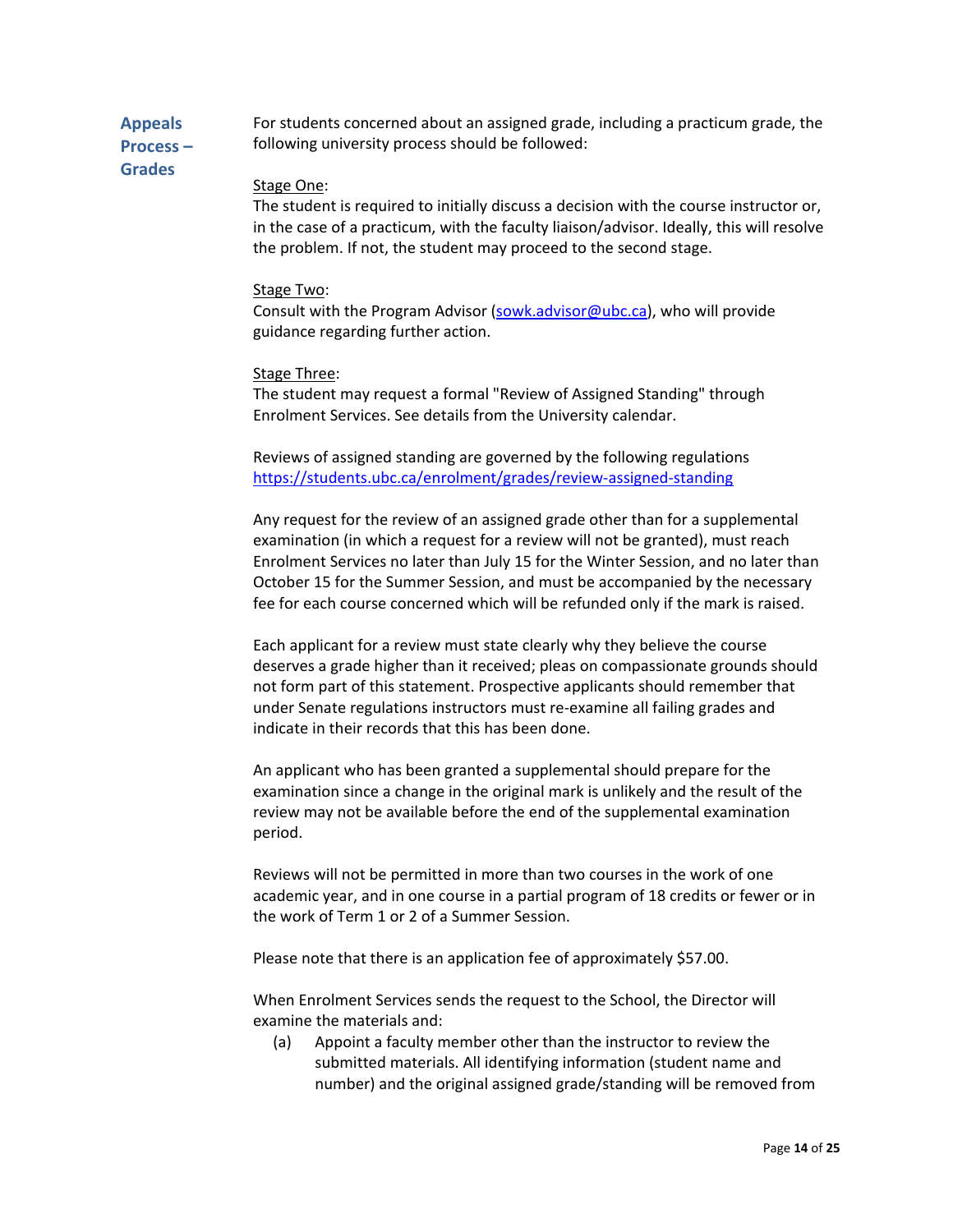the documents to be reviewed. In addition, the name of the assigned reviewer will not be made known to the instructor or the student.

- (b) The original instructor will provide the Director with criteria used in arriving at the grade/standing under review.
- (c) The reviewer will submit their recommendation to the Director.
- (d) Two potential recommendations can result: (i) the original grade is changed (raised or lowered), or (ii) the grade remains unchanged.

Furthermore, if the procedural issues are still not resolved you may file an appeal with the Senate's Committee on Academic Standing. To learn more about the procedures, please visit the UBC Calendar at<https://students.ubc.ca/calendar> and follow the links to Academic Regulations, and Senate Appeals on Academic Standing. Senate is the highest academic authority at UBC and their decision is final.

For students concerned about alleged Unfair or Improper Process, the following steps should be followed:

#### Stage One:

The student is required to discuss the issue with the person closest to the issue. Ideally, this will resolve the problem. If not, the student may proceed to the second stage.

#### Stage Two:

Consult with the Program Advisor [\(sowk.advisor@ubc.ca\)](mailto:sowk.advisor@ubc.ca), who will provide guidance regarding further action.

#### Stage Three:

The student may appeal the issue in writing to the Director and/or designate, who will conduct the review. The Director/designate will inform the student in writing of the outcome of the review within five working days.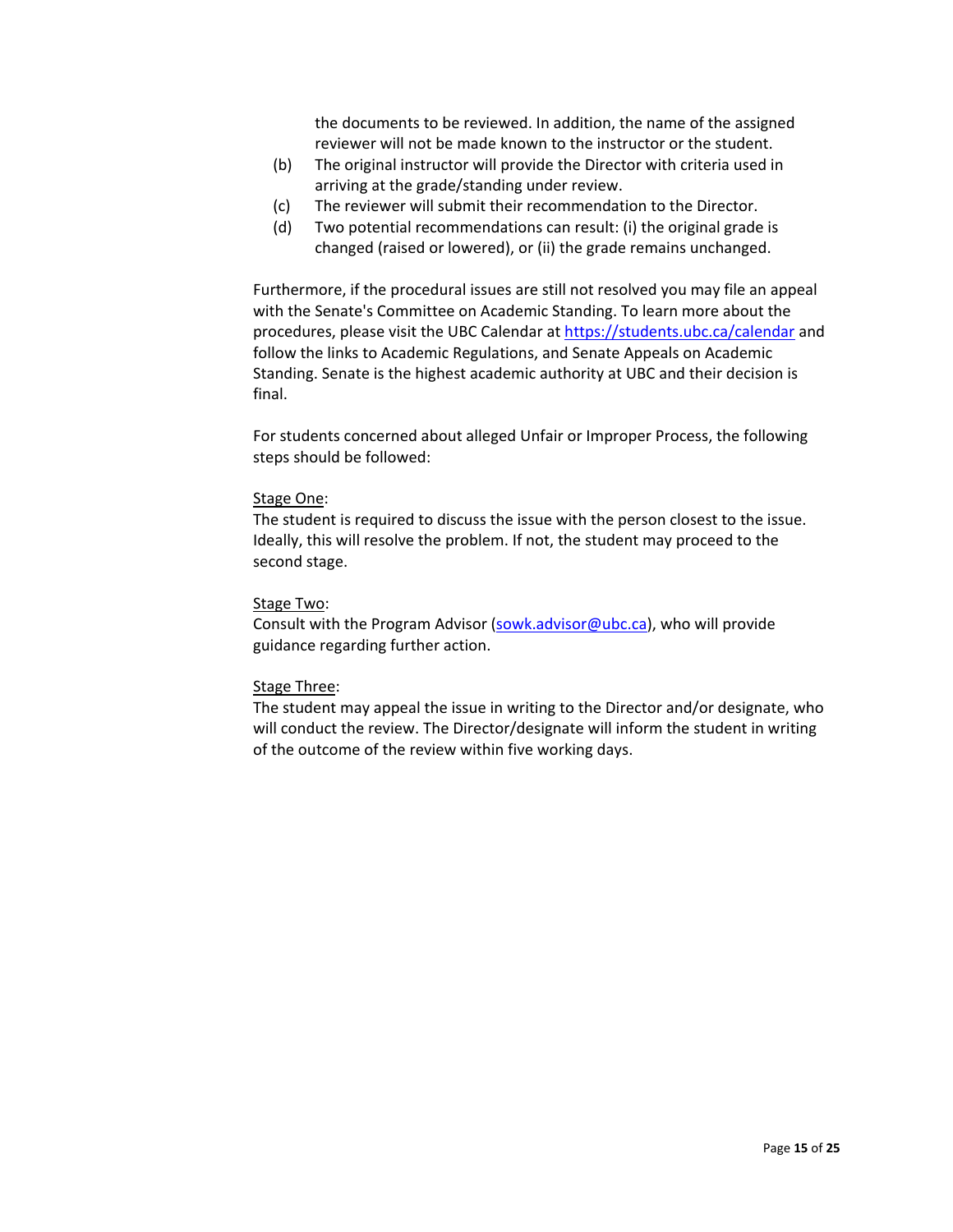#### **Review of Standing: Extensions**

The University regards Extensions and Standing Deferred (SD) status as a privilege, not a right. Reasons for which the University denies Standing Deferred status:

- student has not been attending class;
- student has failed to provide supporting documentation (see below);
- student is failing the course prior to the exam/final paper;
- student has failed to make a request in a timely manner (most faculties define this as within 48 hours);
- student has not completed a sufficient amount of coursework (including midterm exams/papers);
- student has already written exam/submitted paper.

If a student is granted SD, there should be a clear timeline of when the final project/exam will be completed. Normally this will be soon after the original due date. For example, if a student receives SD because they have a medical note saying they need two weeks to recover, then the final due date should be postponed by those two weeks. In all cases, SD status must be resolved by August 24 or the grade will be converted to an "F".

If a student's physical or emotional difficulties are more serious, they are encouraged to take official leave. Students with SD credits should reduce the maximum load in the session immediately following (Summer or Winter) by the equivalent number of credits. For example, if a student has 3 credits deferred from the Winter session until August, that student should not enroll in more than 9 credits in the following Summer session, although the permitted maximum is 12.

Supporting documentation:

- A medical certificate from UBC Student Health Services, or another health care provider that includes the dates of the illness;
- A letter/referral from UBC Counselling Services or other counselling professional supporting the student's request for academic concession

**Respectful Environment Statement** <https://hr.ubc.ca/working-ubc/respectful-environment>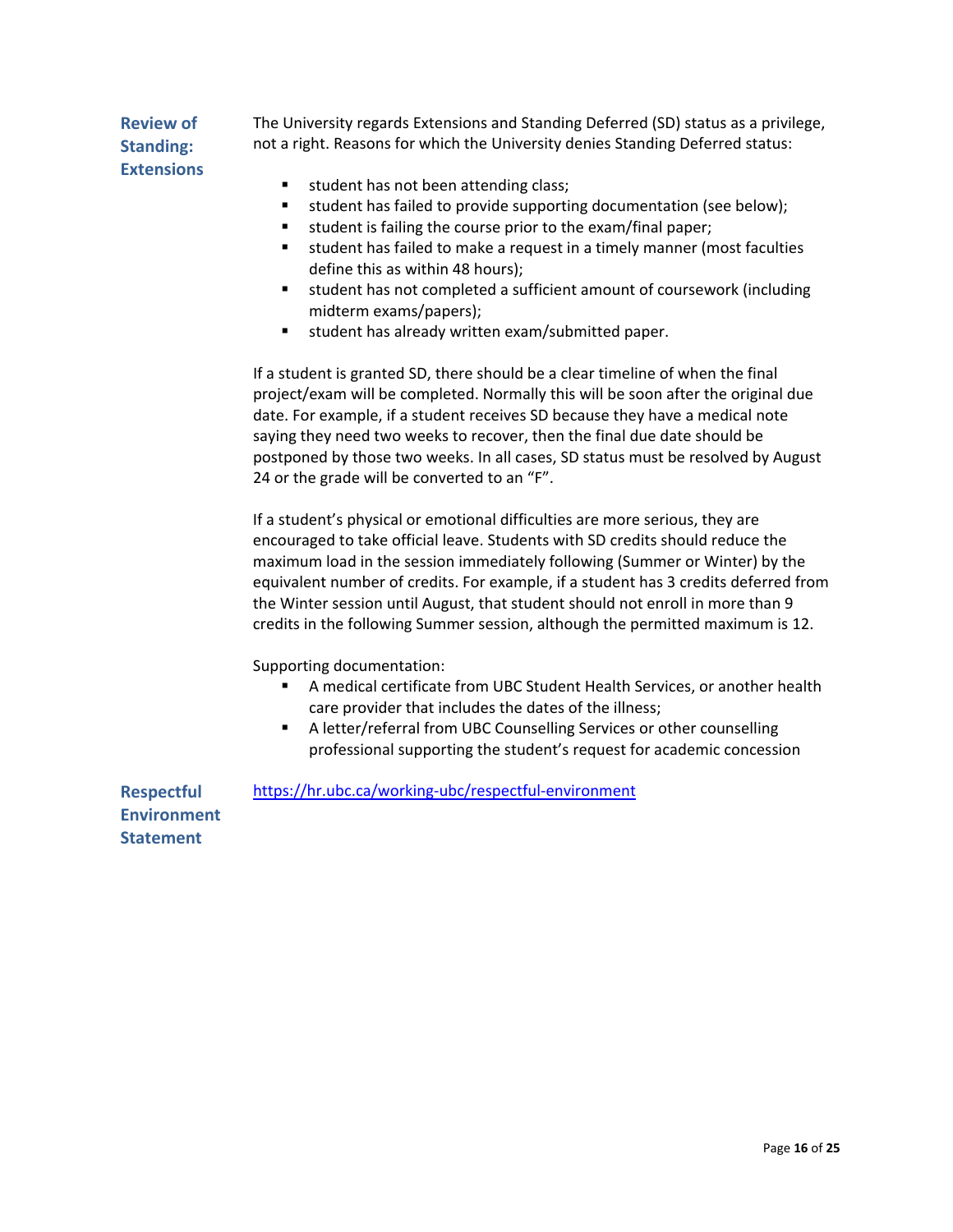#### **Religious and Cultural Observance** UBC has introduced a new academic policy to support students who are absent from classes and scheduled examinations in order to participate in observances of religious significance, or observances of cultural importance to students who are First Nations, Métis or Inuit.

The policy, *[J-136: Academic Accommodation for all Students' Religious](https://equity3.sites.olt.ubc.ca/files/2020/08/J-136_Final_ReligiousObsevances_PostConsultation20200309.pdf)  [Observances and for the Cultural Observances of First](https://equity3.sites.olt.ubc.ca/files/2020/08/J-136_Final_ReligiousObsevances_PostConsultation20200309.pdf) Nations, Métis, and Inuit [Students,](https://equity3.sites.olt.ubc.ca/files/2020/08/J-136_Final_ReligiousObsevances_PostConsultation20200309.pdf)* took effect on September 1, 2020. It replaces *UBC Policy 65: Religious Holidays*.

This policy recognizes the diversity of our students and the religious and cultural traditions that guide them. It also recognizes the First Nations, Métis and Inuit peoples' right to self-determination in spiritual matters, including the right to practice, develop and teach their own spiritual and religious traditions, customs and ceremonies, as set out in the Calls to Action resulting from the Truth and Reconciliation Commission.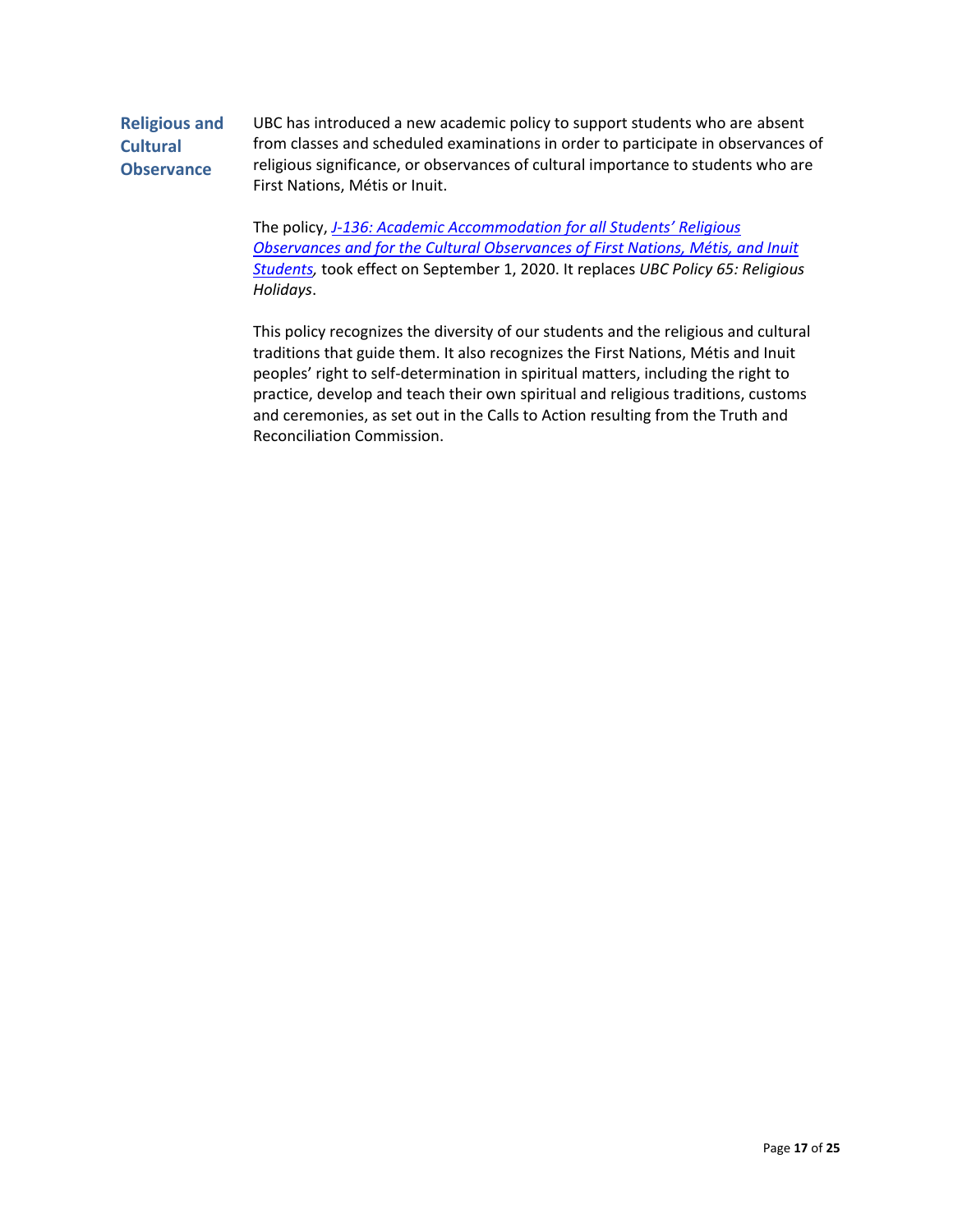# **APPENDIX 1 Accommodation Policy**

#### **Students Requiring Academic and Practicum Accommodation**

The UBC School of Social Work is fully committed to the equitable and full participation of all students in the field education courses, and accordingly we advise all students to thoroughly review the University of British Columbia Policy LR7 on Accommodation available at [https://students.ubc.ca/sites/students.ubc.ca/files/Disability\\_Accomodation%20\\_Policy\\_LR7.pdf](https://students.ubc.ca/sites/students.ubc.ca/files/Disability_Accomodation%20_Policy_LR7.pdf)

Persons with disabilities are persons who:

- 2.4.1 have a significant and persistent mobility, sensory, learning or other physical or mental health impairment;
- 2.4.2 experience functional restrictions or limitations of their ability to perform the range of life's activities; and
- 2.4.3 may experience attitudinal and/or environmental barriers that hamper their full and selfdirected participation in University activities.

#### **Requests for Services**

- 4.1 Students with a Disability seeking Accommodations for their Disability have a responsibility to:
- 4.1.1 contact the Centre about any requested Accommodation in a timely manner (as set out in the Procedures) to allow for arrangement of Accommodation;
- 4.1.2 provide the appropriate documentation of their Disability to the Centre;
- 4.1.3 notify the Centre of any changes to their Accommodation requirements;
- 4.1.4 comply with instructions and procedures for developing and implementing the Accommodation; and
- 4.1.5 at the beginning of each term or otherwise at the earliest available opportunity, provide the letter of Accommodation received from the Centre to the Instructors or unit from whom they are seeking Accommodation, and to other UBC employees, as appropriate.

The request for accommodation must be made in advance of placement when every possible or order that a decision can be made and accommodation provided. However, if significant psychological or mental health issues arise during placement, these should be brought to the attention of the Field Education Coordinator, Faculty Liaison and Chair of Field Education as soon as possible in order to provide accommodation.

Congruent with this policy, students seeking accommodations in the Field Education Courses at the School of social work must register with the UBC Centre for Accessibility: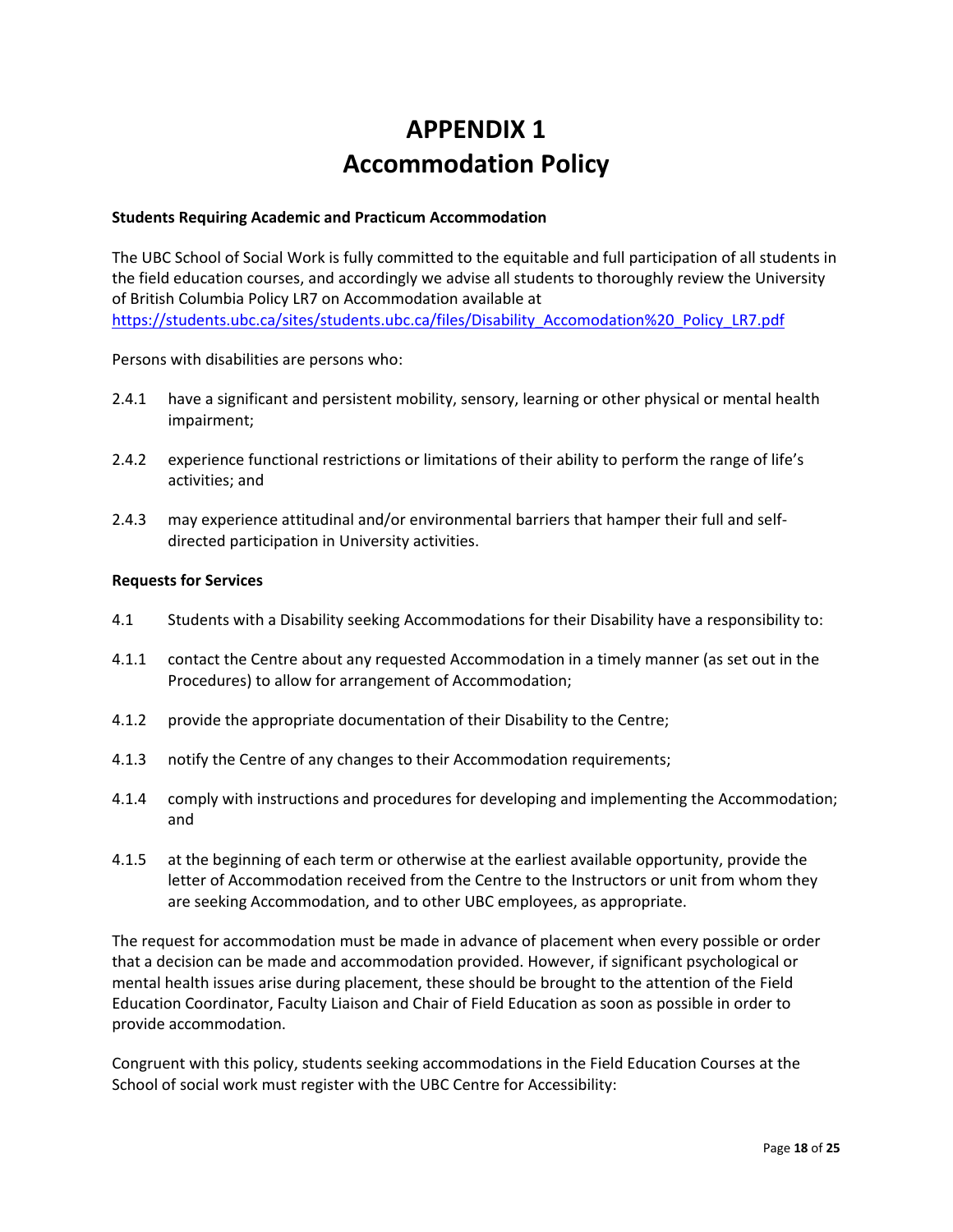#### <https://students.ubc.ca/about-student-services/centre-for-accessibility>

The University accommodates students with disabilities who have registered with the Centre for Accessibility.

The University accommodates students whose religious obligations conflict with attendance, submitting assignments, or completing scheduled tests and examinations. Please let your instructor know in advance, preferably in the first week of class if you will require any accommodation on these grounds. Students who plan to be absent for varsity athletics, family obligations or other similar commitments cannot assume they will be accommodated, and should discuss their commitments with the instructor before the drop date.

#### **Academic Concessions**

If psychological difficulties or physical illness have affected your academic performance in the field course and you may require an academic concession, the field office will require a Certificate of Illness or a letter from your treating doctor or counsellor as per UBC policy. <https://students.ubc.ca/academic-success/academic-supports/academic-concessions>

**\*\*\***Note *"if psychological difficulties, an ongoing medical condition or disability will have a longer-term impact on your academic performance, please see:* [https://students.ubc.ca/about-student](https://students.ubc.ca/about-student-services/centre-for-accessibility)[services/centre-for-accessibility](https://students.ubc.ca/about-student-services/centre-for-accessibility)

#### **Confidentiality**

In accordance with [BC's Freedom of Information and Protection of Privacy Act,](http://www.oipc.bc.ca/for-the-public/what-are-my-rights.aspx) the Centre for Accessibility policy states that students "are not required to share information or documentation about your disability or ongoing medical condition with your instructor or any other University office. Your transcript and record will not note your registration with the Centre for Accessibility. By registering with the Centre for Accessibility, you have given permission for the Centre for Accessibility to share the minimum information necessary to ensure the provision of services."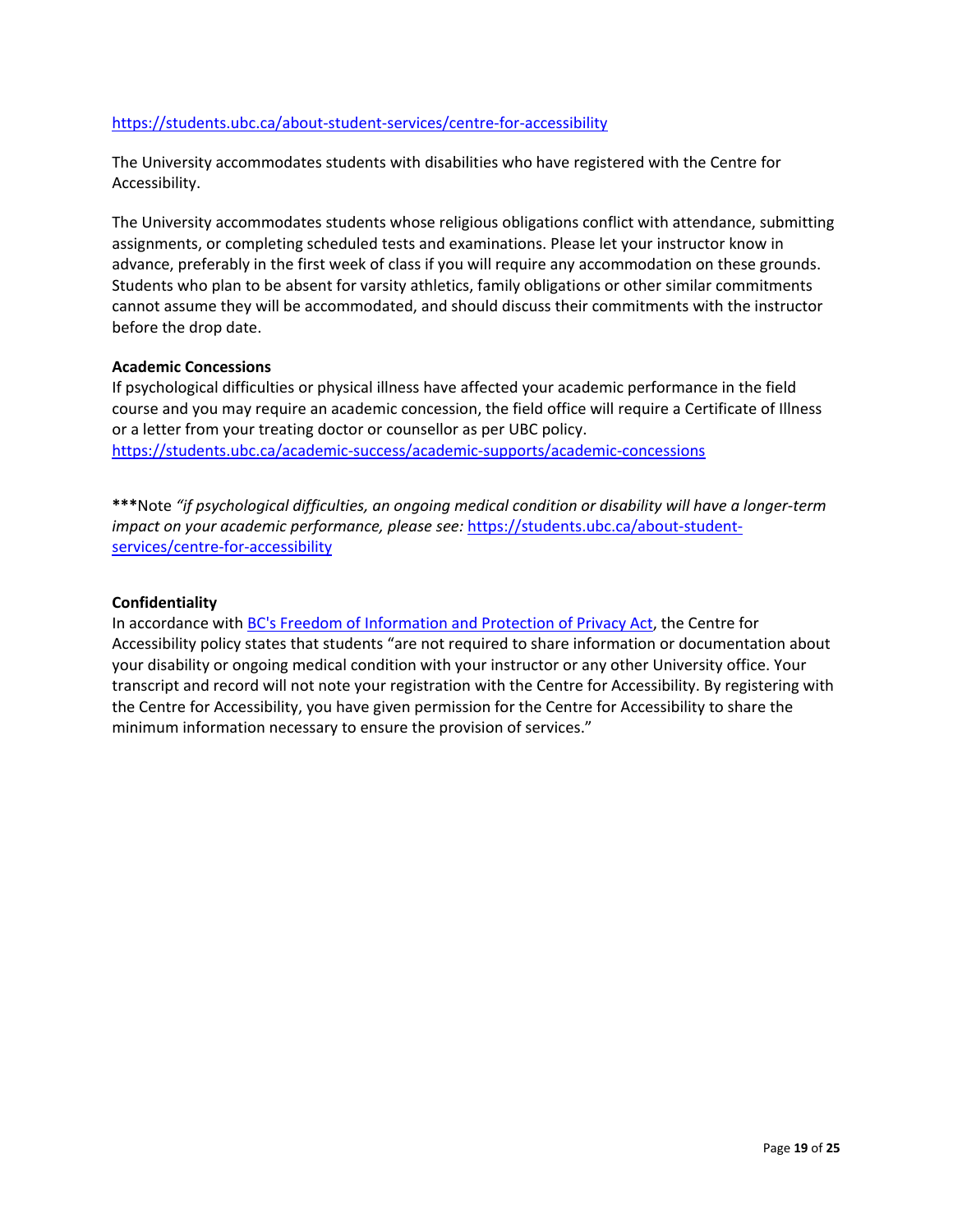# **APPENDIX 2**

# **What to do about questions or concerns regarding equity or discrimination at the School of Social Work?**

#### **Some Potential Routes**

This outlines the various routes you may take to ask a question, raise a concern, share a comment or seek action about any issue or aspect related to equity, discrimination or racism in the School of Social Work or in one of its programs or with one of its members. These may include questions or concerns regarding: climate in the classroom or workplace; discriminatory practices/attitudes in the classroom, workplace or any other space/program in the School; curriculum or pedagogical concerns; student, faculty or staff interactions; accessibility or inclusion matters, and School policies.

You can follow various paths to ask questions or raise the issue:

- a) You can approach the student equity rep in your cohort to consult on potential paths to share these issues or propose actions. Staff can approach their staff rep or faculty member in the Equity Committee.
- b) You may contact the Equity Committee by sending an email or approaching one or both of the co-chairs (one student and one faculty member). You have the option of meeting with the faculty and student co-chair of the committee to discuss the issue if you wish.
- c) You can contact the Director of the School of Social Work. If meeting with the director, you have the option to consult with a member of the Equity Committee and have them attend this meeting, or you may bring a rep of the UBC student ombudsperson or someone else of your choosing.
- d) You can bring those concerns to already existing student caucuses or committees or create a new one.

For a list of students' reps, Equity Committee co-chairs and existing caucuses, please consult the Equity page on our website[: https://socialwork.ubc.ca/about/equity-inclusion/](https://socialwork.ubc.ca/about/equity-inclusion/)

The steps outlined above provide you with the means to raise an issue or question and brainstorm on potential actions/steps to take. **These instances are not formal institutional mechanisms to receive discrimination or harassment complaints or seek formal resolution to conflict or advocate for individual cases. If you want to follow a formal process or seek action, you can:**

a) Contact the Director of the School of Social Work. If meeting with the Director, you have the option to consult with a member of the Equity Committee and have them attend this meeting, or you may bring a rep of the UBC student ombudsperson or someone else of your choosing.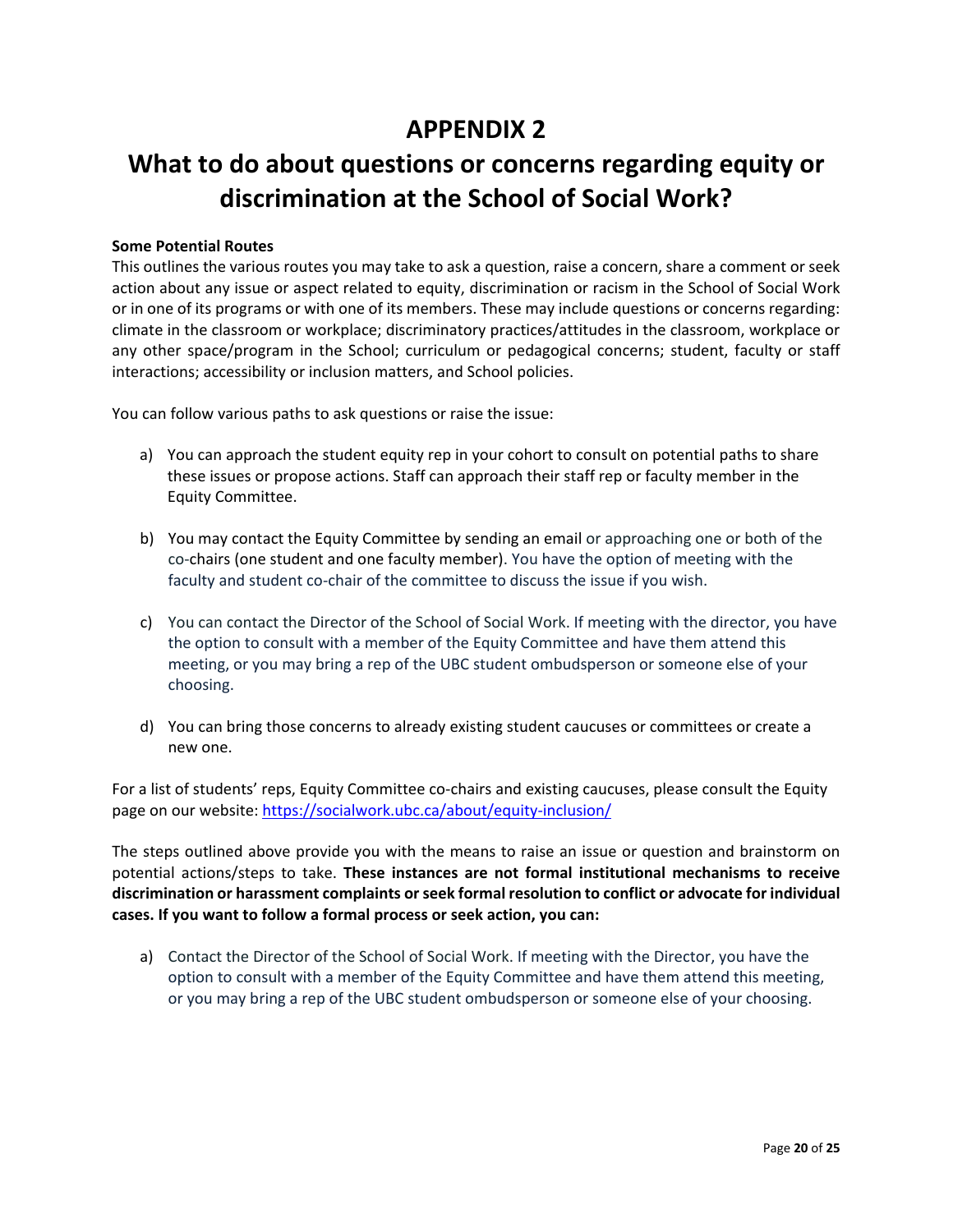- b) If you feel you have been harassed, discriminated against or treated unfairly, you can consult and/or proceed with a complaint by contacting the **Equity and Inclusion Office** located at 2306 – 1874 East Mall (Brock Hall). Phone: 604.827.1773 or [equity@equity.ubc.ca.](mailto:equity@equity.ubc.ca) <sup>[1](#page-20-0)</sup>
- c) If you have concerns regarding fair treatment as student, you can approach the **Office of the Ombudsperson for Students** that offers "an informal and alternative approach to conflict resolution" and is an "advocate for fairness." Location: 181 CK Choi Building, 1855 West Mall. Phone: 604.822.6149.
- d) Consult the School of Social Work's **policy of professional conduct** as some aspects of your concern may be addressed by this policy. This policy includes a process for addressing complaints, including harassment.
- e) Another potential source is UBC **Centre for Accessibility**, mandated "to create an inclusive living and learning environment in which all students can thrive." Location: Room 1203, 1874 East Mall (Brock Hall). Phone: 604.822.5844.

**First Nations, Inuit and Métis students** can access services and support at the First Nations House of Learning located at the First Nations Longhouse.

Additionally, other **informal** resources of information and support are:

- **International Student Advising** supports international students. [isa@students.ubc.ca](mailto:isa@students.ubc.ca)
- **AMS Sexual Assault Support Center**: 604.827.5180 or<https://amssasc.ca/>
- **PrideUBC**: [https://prideubc.com](https://prideubc.com/)

 $\overline{\phantom{a}}$ 

- **AMS Advocacy Office**:<https://www.ams.ubc.ca/support-services/student-services/advocacy/>
- **AMS Ombuds Office**:<https://ombudsoffice.ubc.ca/>
- **Graduate Student Society Advocacy Office**:<https://gss.ubc.ca/advocacy/>

<span id="page-20-0"></span><sup>1</sup> UBC´s policy SC7 **"Discriminations"** outlines the policy approach and procedures set up in place to consult or advance a complaint regarding discrimination and harassment on grounds protected by the BC Human Rights Code. See:<https://bullyingandharassment.ubc.ca/defining-bullying-and-harassment> for a definition on harassment and to read the policy.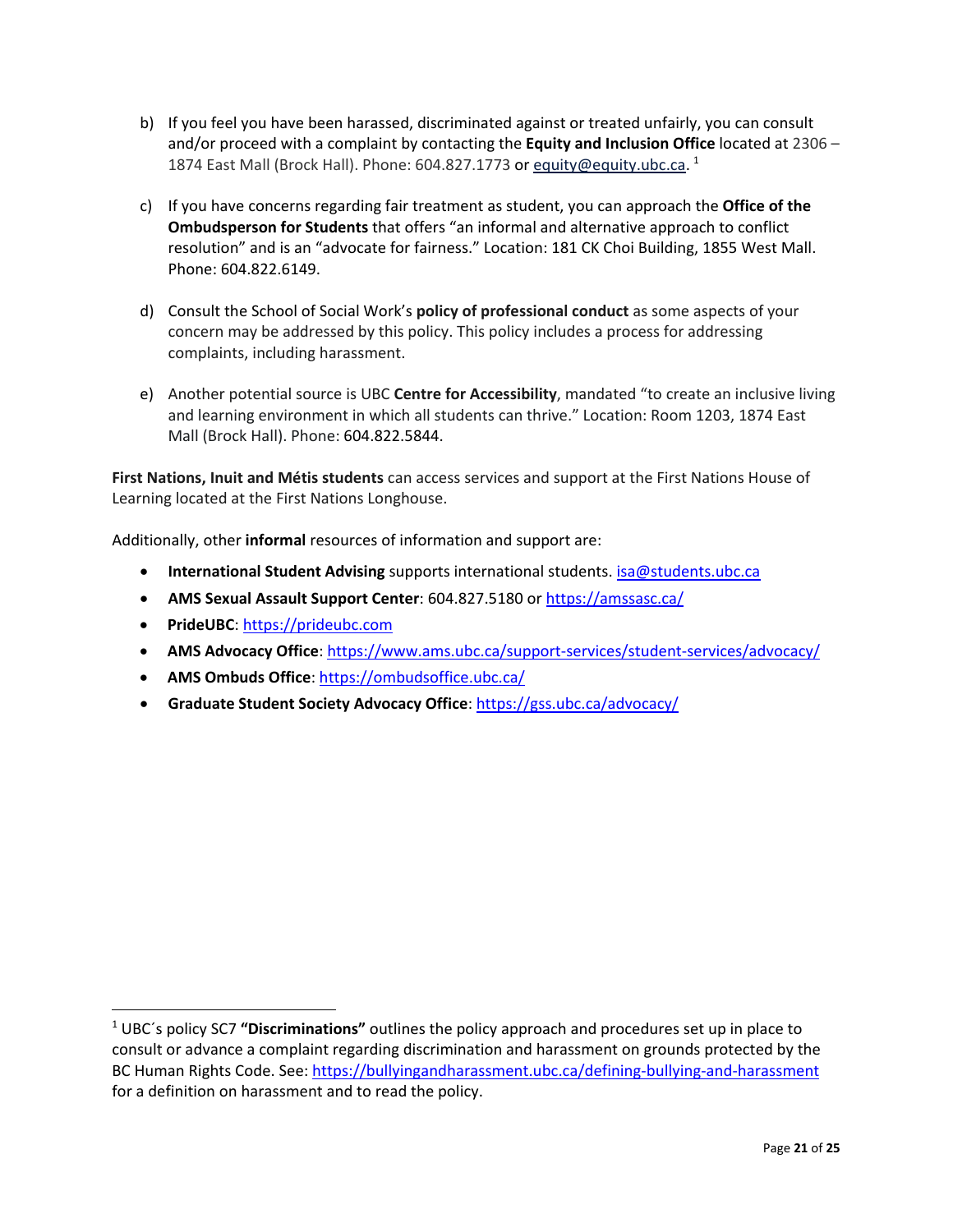# **APPENDIX 3 Professional Conduct for Social Work Students**

#### **Introduction**

The academic unit has a policy requiring that the performance of professional responsibilities of social work students be in accordance with the relevant social work codes of ethics.

The School of Social Work is charged with ensuring that all of its graduates have the requisite competencies and can meet the professional practice standards to be eligible for professional registration as Registered Social Workers in the Province of British Columbia. Professional social work behaviour requires adherence to the BC Association of Social Workers and the BC College of Social Workers' Code of Ethics (2009) and the BC College of Social Workers' Standards of Practice (2009). The professional conduct of social work students is directed by these standards, as well as by University policy. Professional social work ethics and standards are taught in the School's social work curriculum.

#### **General Policy**

Social work students are expected to behave in a professional manner in all aspects of the program and are responsible and accountable for their actions. Faculty are expected to help students interpret specific School and/or practicum guidelines and apply them in their conduct. It is the responsibility of Social Work faculty and students to familiarize themselves with the guidelines.

Examples of unprofessional conduct include but are not limited to:

- Disruptive and inappropriate behaviour;
- Behaving in a manner which endangers students, faculty, staff, practicum agency staff, clients and/or volunteers;
- Harassing or being abusive towards students, faculty, staff, practicum agency staff, clients and/or volunteers;
- Breaches of confidentiality.

In addition, social work students convicted of, or admitting to, serious illegal activities that are inconsistent with the practice of social work or likely to harm clients (such as assault, sexual assault, fraud or trafficking in narcotics) will be subject to the procedure set out in this policy.

Social work students should also note that the laying of criminal charges, the commencement of civil proceedings, or the commencement of student disciplinary proceedings does not preclude the University from initiating the procedure set out in this policy.

#### **Advancement**

Although satisfactory performance in both academic coursework and in practicum placements is a prerequisite to advancement, it is not the sole criterion in the consideration of the suitability of a student for advancement or graduation. The School of Social Work reserves the right to require a student to withdraw from the School if the student is considered to be unsuited to proceed with the study or practice of social work. A student may be considered unsuited to proceed with the study or practice of social work if he or she engages in unprofessional conduct.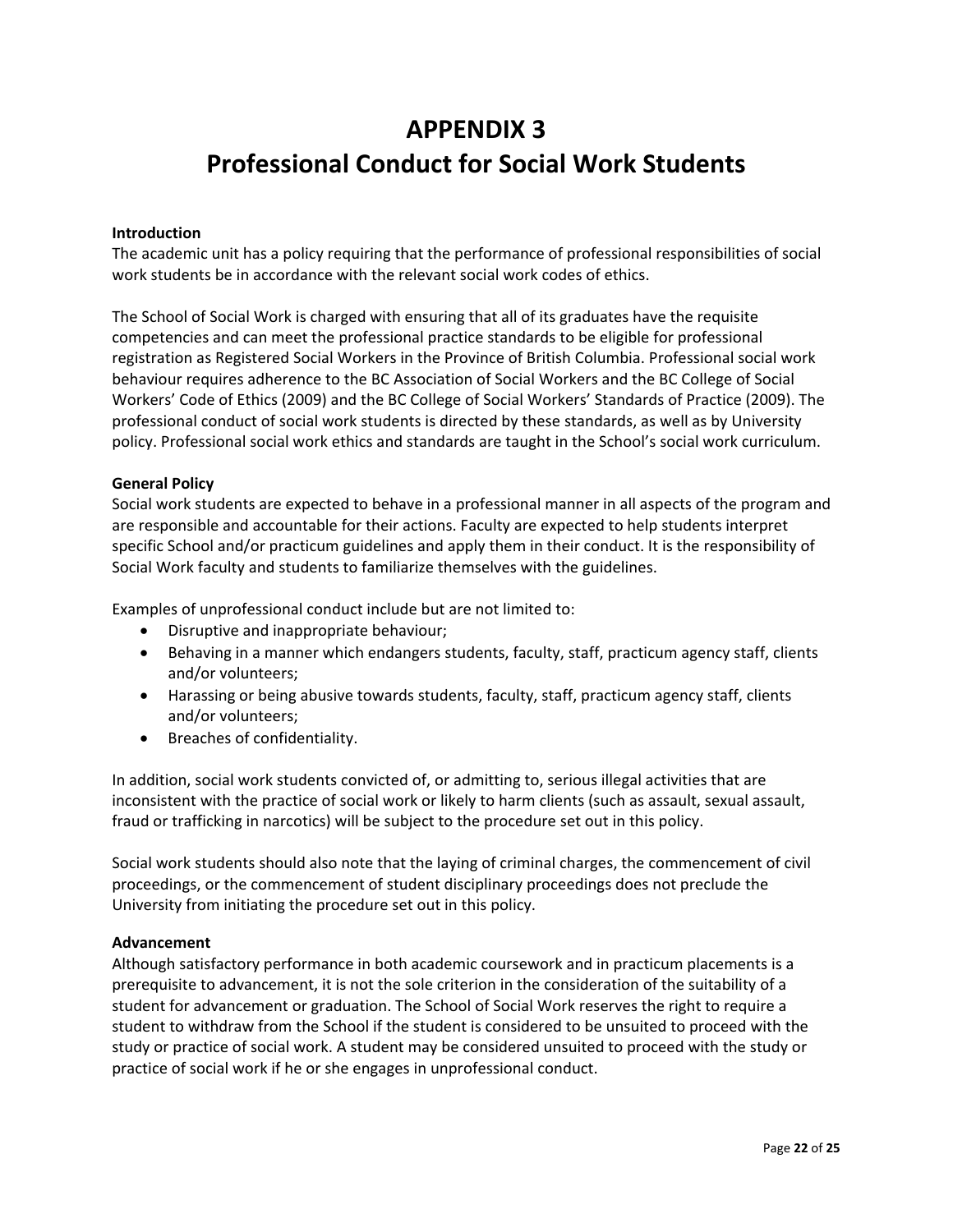#### **Procedure for Alleged Unprofessional Conduct**

When a member of faculty, staff or practicum agency staff (the "Complainant") believes that unprofessional conduct may have occurred, the Complainant is expected to first discuss the alleged unprofessional behaviour with the student. If the matter is not resolved satisfactorily between the student and the Complainant, or if the alleged unprofessional behaviour persists, the Complainant will bring the matter to the attention of the Program Coordinator, whose practice will generally be as follows:

- 1. The Program Chair and/or the Program Advisor will use reasonable efforts to notify the student of the allegations in writing, and invite him or her to meet with the Program Chair and the Program Advisor to discuss the matter.
- 2. The Program Chair and the Program Advisor will meet with the student and the Complainant to review the allegations. During this meeting, the student will be given the opportunity to respond to them. This may resolve the matter satisfactorily for all parties. If the student does not respond to the invitation or if they refuse to meet with the Program Chair and the Program Advisor, the meeting will proceed without the benefit of the student's response to the allegations, and the student will be informed in writing of the outcome.
- 3. If the matter is not resolved as a result of the meeting described in paragraph 2 above, the Complainant, within two weeks after the meeting described above, will submit to the Director of the School a written detailed account of the allegations (including the names of any witnesses or facts that support their account). The Director will provide the student with a copy of this written account.
- 4. Within two weeks after the Director has provided the student with a copy of the Complainant's written account, the student may submit to the Director their own written detailed account of the allegations (including the names of any witnesses or facts that support their account).
- 5. The Director will designate a faculty member to review the information provided in paragraphs 3 and 4 above. If, in the opinion of the faculty member reviewing the matter, an investigation is required, the faculty member will investigate the matter. The faculty member will submit all information and findings to the Director.
- 6. The Director may decide to dismiss the complaint if the complaint is unsubstantiated or, if substantiated, is not a serious matter. However, if the Director finds that the complaint is a serious matter and is substantiated, the Director will determine whether the student is unsuited to proceed with the study or practice of social work and should be required to withdraw from the program. The Director will notify the student of his or her decision in writing.
- 7. If the student is not satisfied with the Director's decision, the student can appeal to UBC's Senate Committee on Appeals on Academic Standing.

Unless otherwise specified above, all steps to be taken by the Program Chair, the Program Advisor, and the faculty member designated to review and/or investigate the matter or the Director will be taken within a reasonable period of time.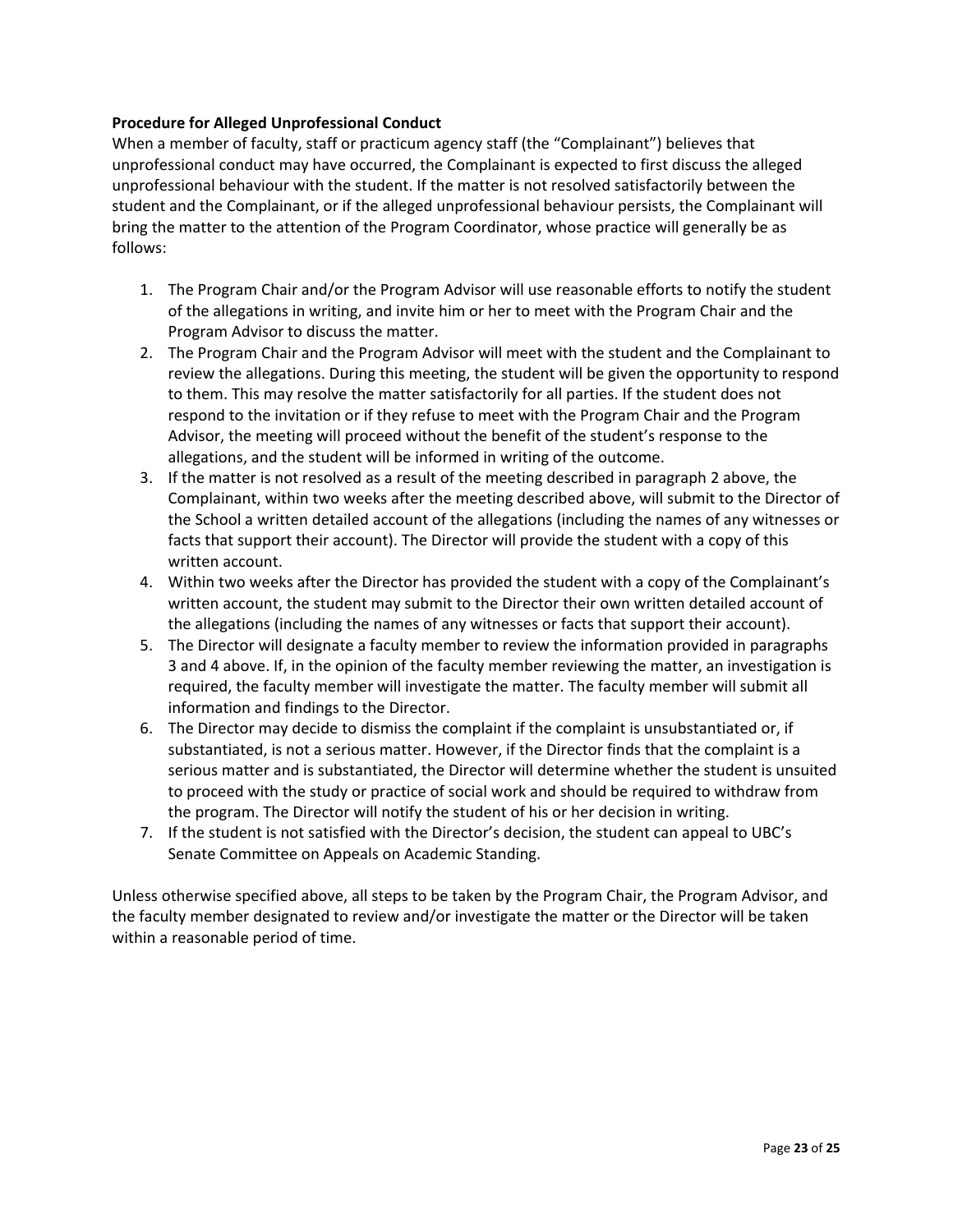# **APPENDIX 4 Social Media Policy**

#### **CONTEXT**

Social media is a term used to capture online technology which enables people to communicate and instantly share information and resources with local, national and international audiences. Examples of social media include, but are not limited to, Facebook, Twitter, LinkedIn, Google+, Skype, YouTube and online blogs. As social media use continues to evolve and expand, social workers must examine the use of this technology within the realm of professional practice and ethical decision making. Consistent with the British Columbia Code of Ethics, we therefore need to establish guidelines that protect us and those with whom we work from potential negative consequences.

"E-Professionalism" is a term that is starting to be used, which goes beyond online communication. It involves the ability to understand and use social media and also how to develop and manage one's online persona.

Below are several contexts that support this Social Media Policy.

- **A**. **Preamble from the CASWE Standards for Accreditation May (2013)**  <https://caswe-acfts.ca/wp-content/uploads/2013/03/CASWE-ACFTS-Standards-11-2014.pdf>
- **B. The BC Code of Ethics (2003) outlines the core social work principles**  <https://members.bcasw.org/Content/About%20BCASW/Code%20of%20Ethics.asp>
- **C. UBC Policy SC14 (2019) ACCEPTABLE USE AND SECURITY OF UBC ELECTRONIC INFORMATION AND SYSTEMS**

[https://universitycounsel-2015.sites.olt.ubc.ca/files/2019/08/Information-Systems-](https://universitycounsel-2015.sites.olt.ubc.ca/files/2019/08/Information-Systems-Policy_SC14.pdf)[Policy\\_SC14.pdf](https://universitycounsel-2015.sites.olt.ubc.ca/files/2019/08/Information-Systems-Policy_SC14.pdf)

**D. UBC Policy SC7 (2019) ON DISCRIMINATION** [https://universitycounsel-2015.sites.olt.ubc.ca/files/2021/10/Discrimination-Policy\\_SC7.pdf](https://universitycounsel-2015.sites.olt.ubc.ca/files/2021/10/Discrimination-Policy_SC7.pdf)

#### **SCHOOL OF SOCIAL WORK SOCIAL MEDIA POLICY STATEMENT**

The School of Social Work recognizes the growing importance of electronic communication and is committed to supporting the rights of social workers to interact knowledgeably and socially in the social media. Members of the School of Social Work community are responsible and accountable for their actions and statements in social media, and recognize that appropriate boundary setting is vitally important in the development and maintenance of professional relationships. The use of discriminatory, derogatory or unfounded statements or willful misrepresentation on social media is not condoned by the School of Social Work and can result in disciplinary action up to and including school and/or practicum termination.